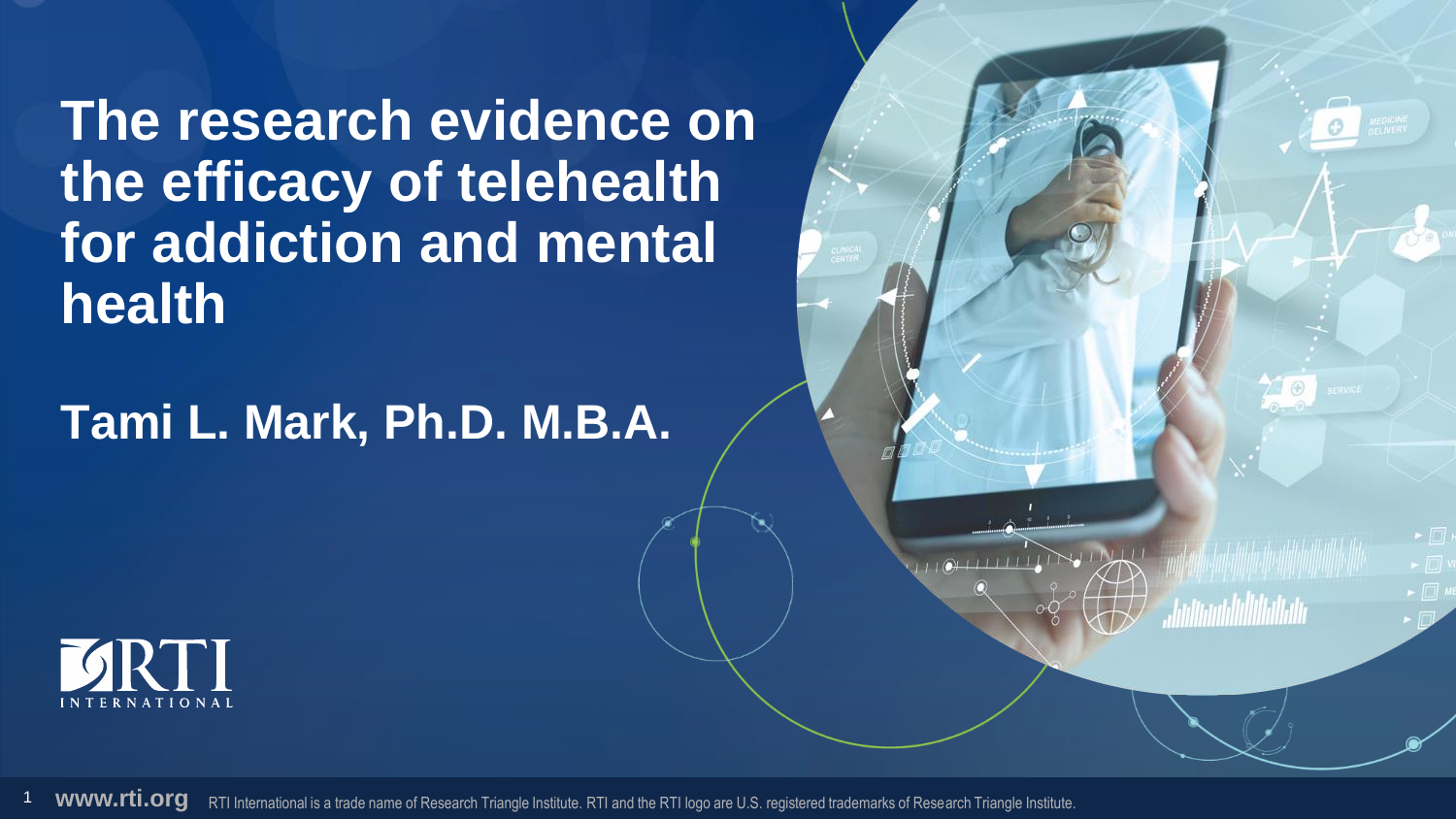#### Today's Learning Objectives

Review the empirical evidence on the efficacy of telehealth for addiction treatment

Review the empirical evidence on the efficacy of telehealth for mental health treatment

Describe implications for policy and practice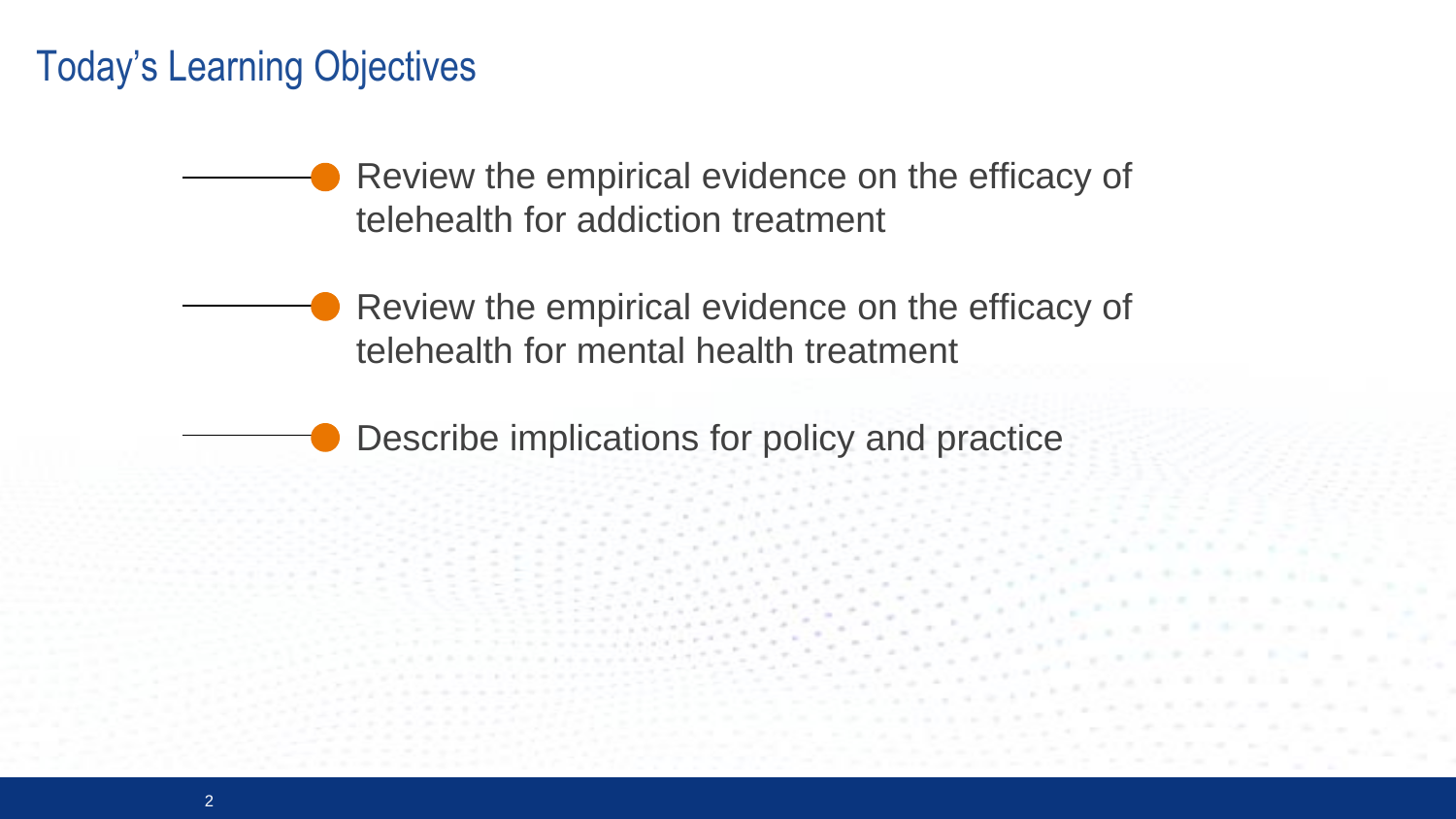#### Polling Question

#### Affiliation:

- ❑ Provider organization
- ❑ Managed care organization
- ❑ Government agency
- ❑ Other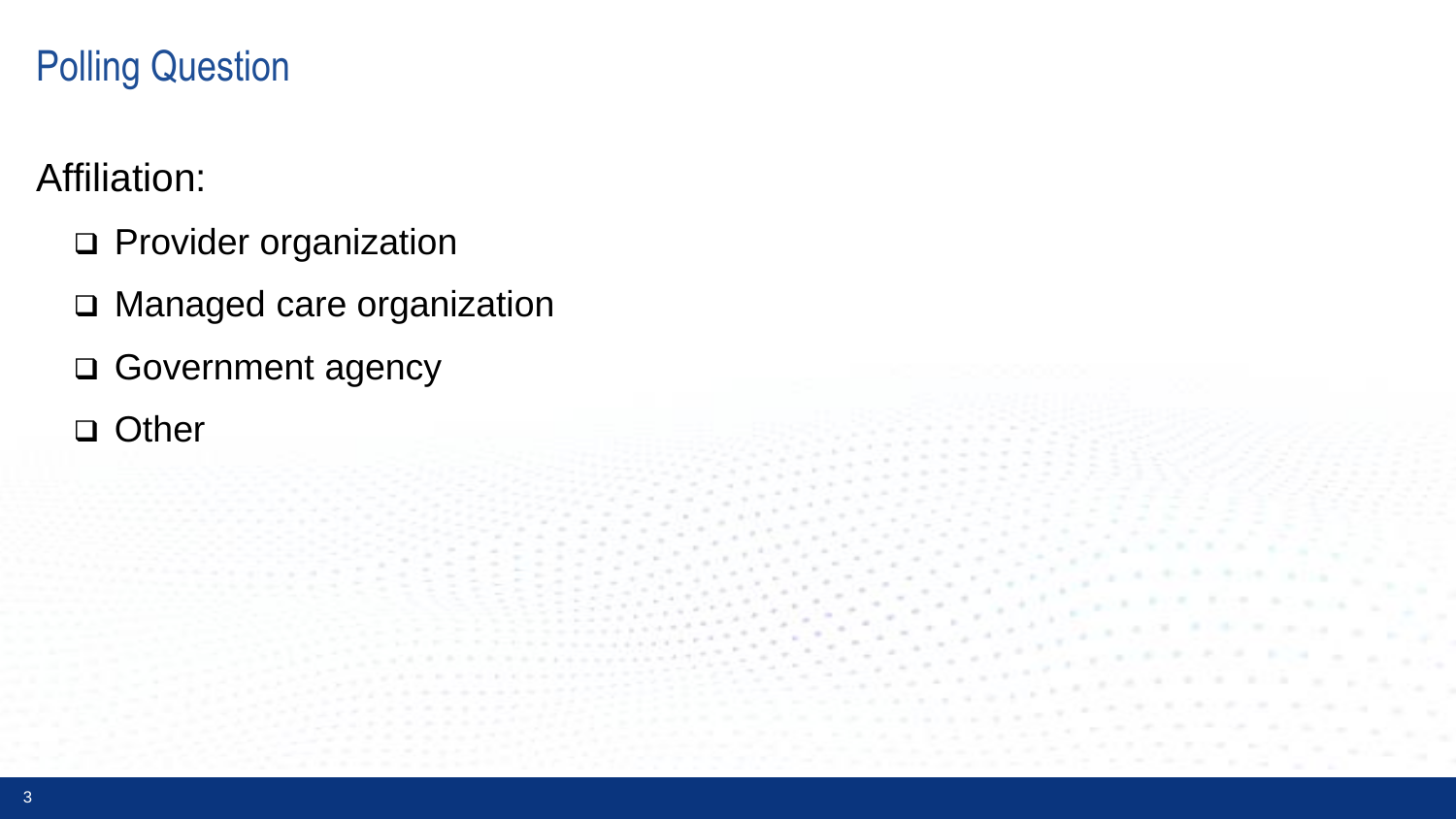#### Polling Question for Providers

For which behavioral health services to do you currently provide telehealth for a significant number of patients (i.e., more than 20%):

- ❑ 1:1 counseling
- ❑ Group therapy
- ❑ Intake assessments
- ❑ Medications checks and/or refills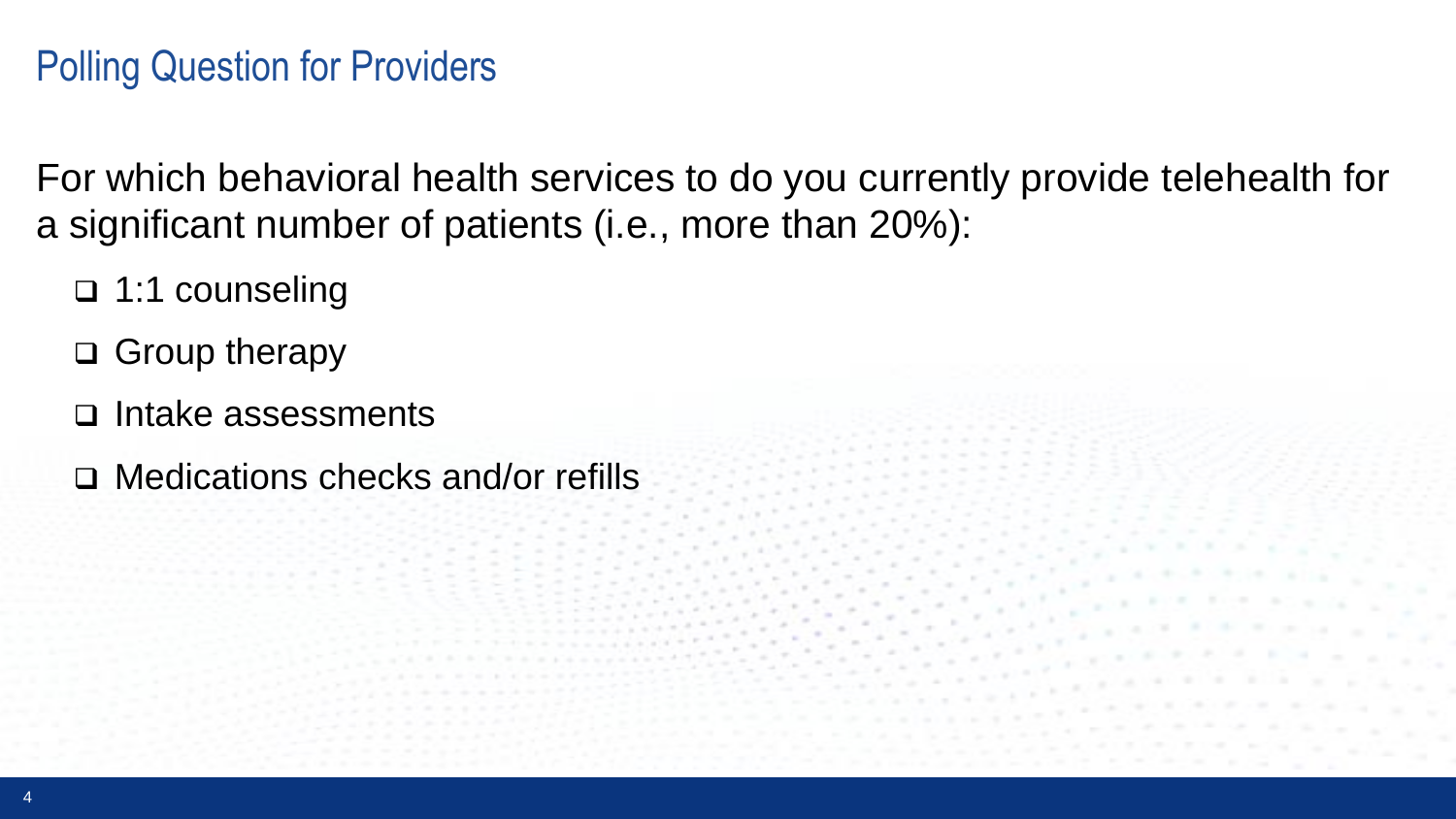Polling Question for payers (i.e., state agencies and MCOs)

For which behavioral health services to do you currently reimburse telehealth:

- ❑ 1:1 counseling
- ❑ Group therapy
- ❑ Intake assessments
- ❑ Medications checks and/or refills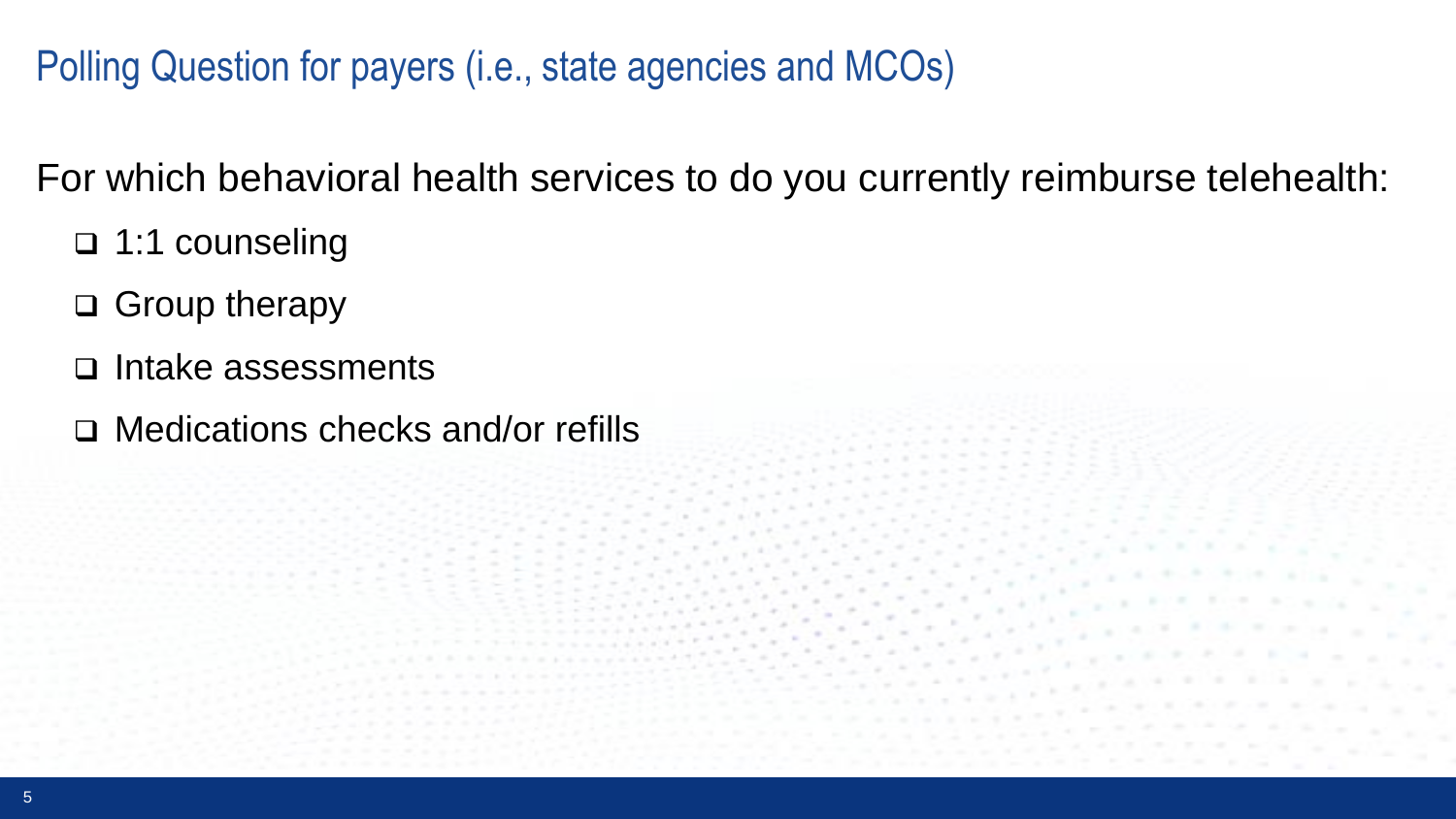### **Funding and Contributors**

**Funder:** Patient-Centered Outcomes Research Institute

#### **Collaborators from RTI and UCLA:**

Katherine Treiman Howard Padwa Kristen Henretty Janice Tzeng Marylou Gilbert

PCORI Patient and Provider Advisory Board California Department of Health Care Services California Department of Public Health California substance use disorder providers

**IRB:** The study was reviewed and approved by the New England and UCLA IRB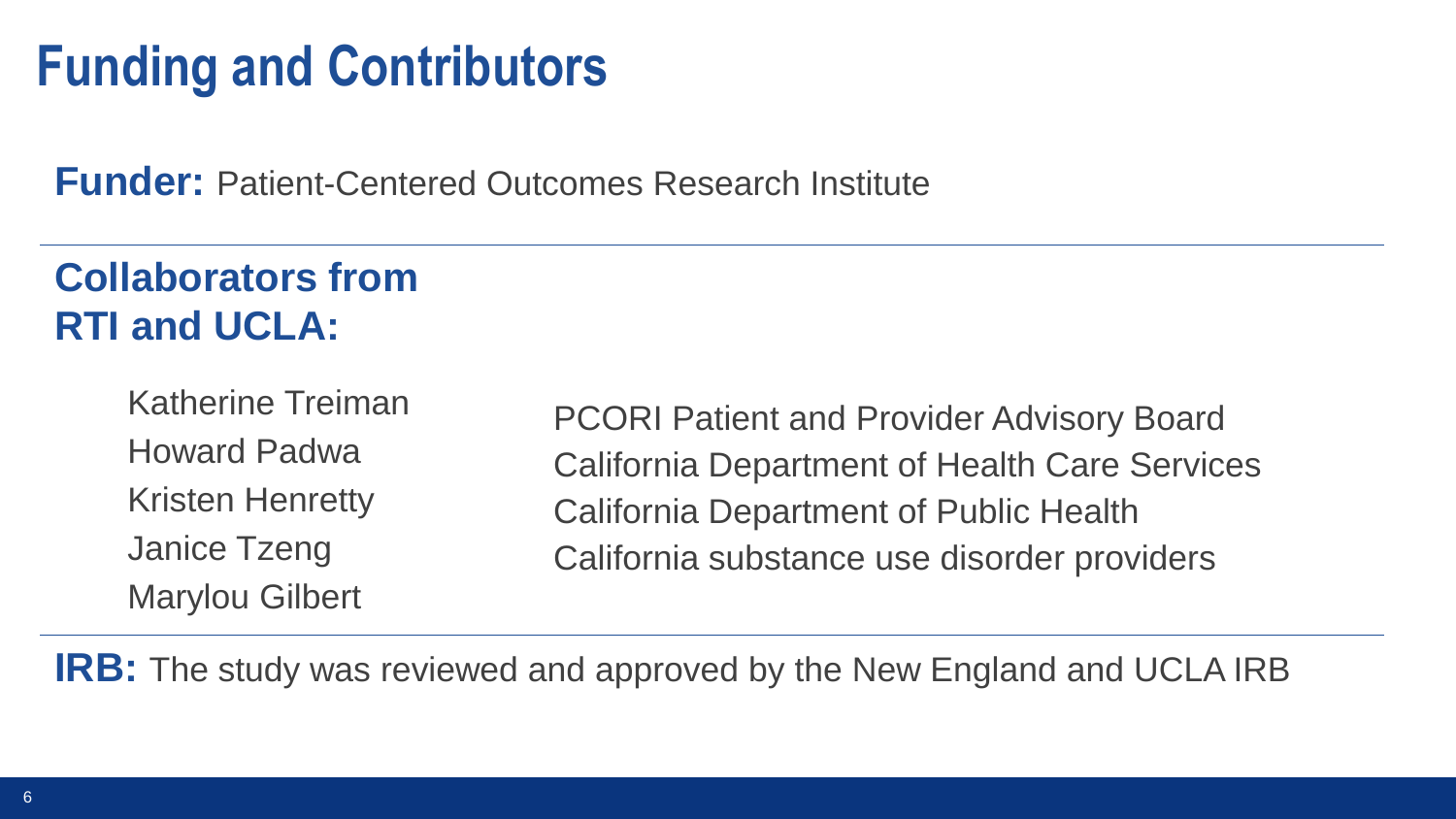

#### 7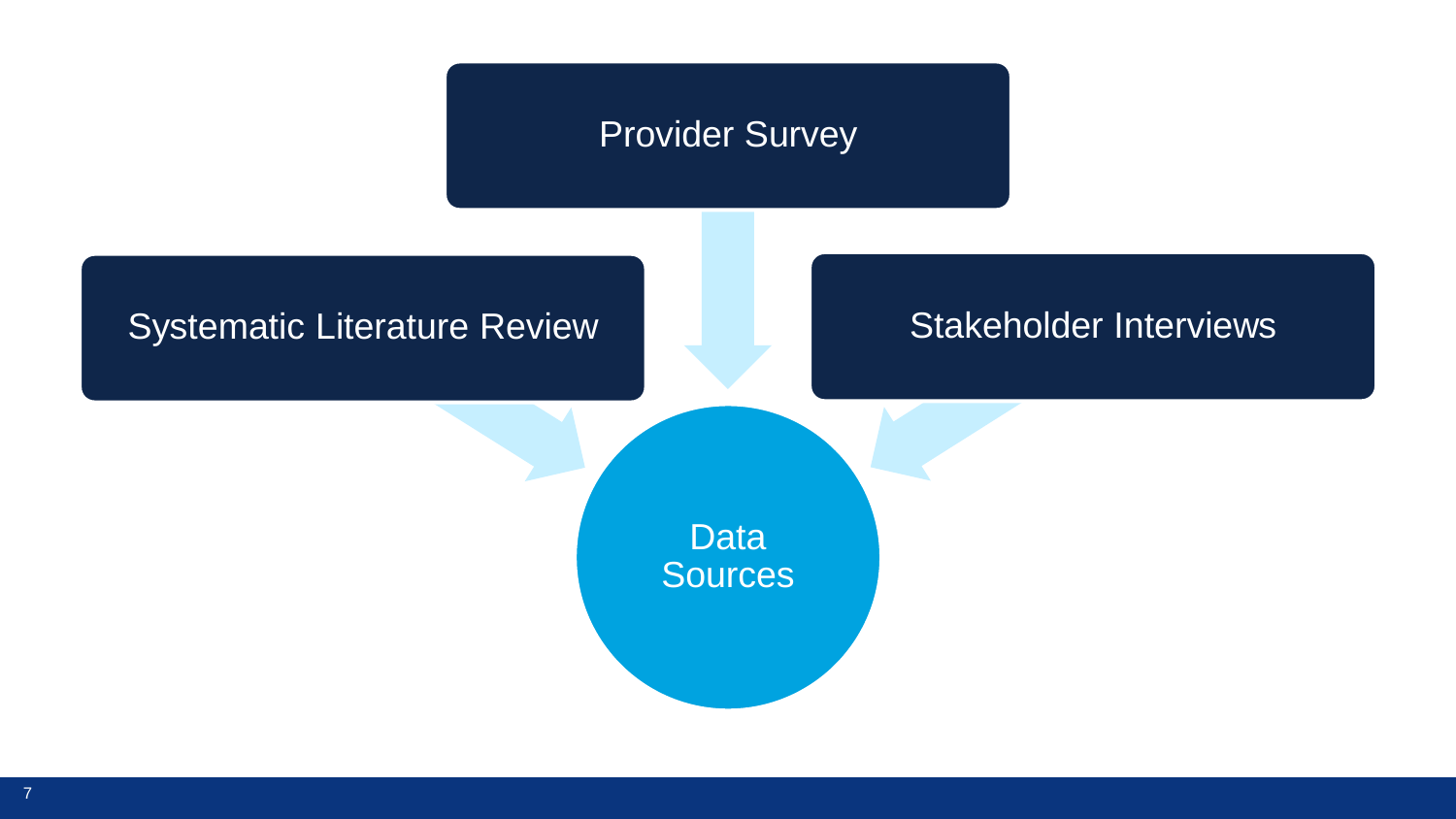## **Systematic Literature Review Methods**

- o Medline's PubMed database and Web of Science
- o Studies published in English from 2010 to 2020
- o Telehealth: "synchronous communication between patients and providers via telephone and/or videoconferencing for assessment, diagnostic, or treatment purposes."
- o Additional articles through a snowball approach
- $\circ$  Limited the review to studies that
	- o Compared the efficacy of telehealth treatment with in-person treatment for SU and/or MH disorders
	- o RCTs or other controlled comparative study designs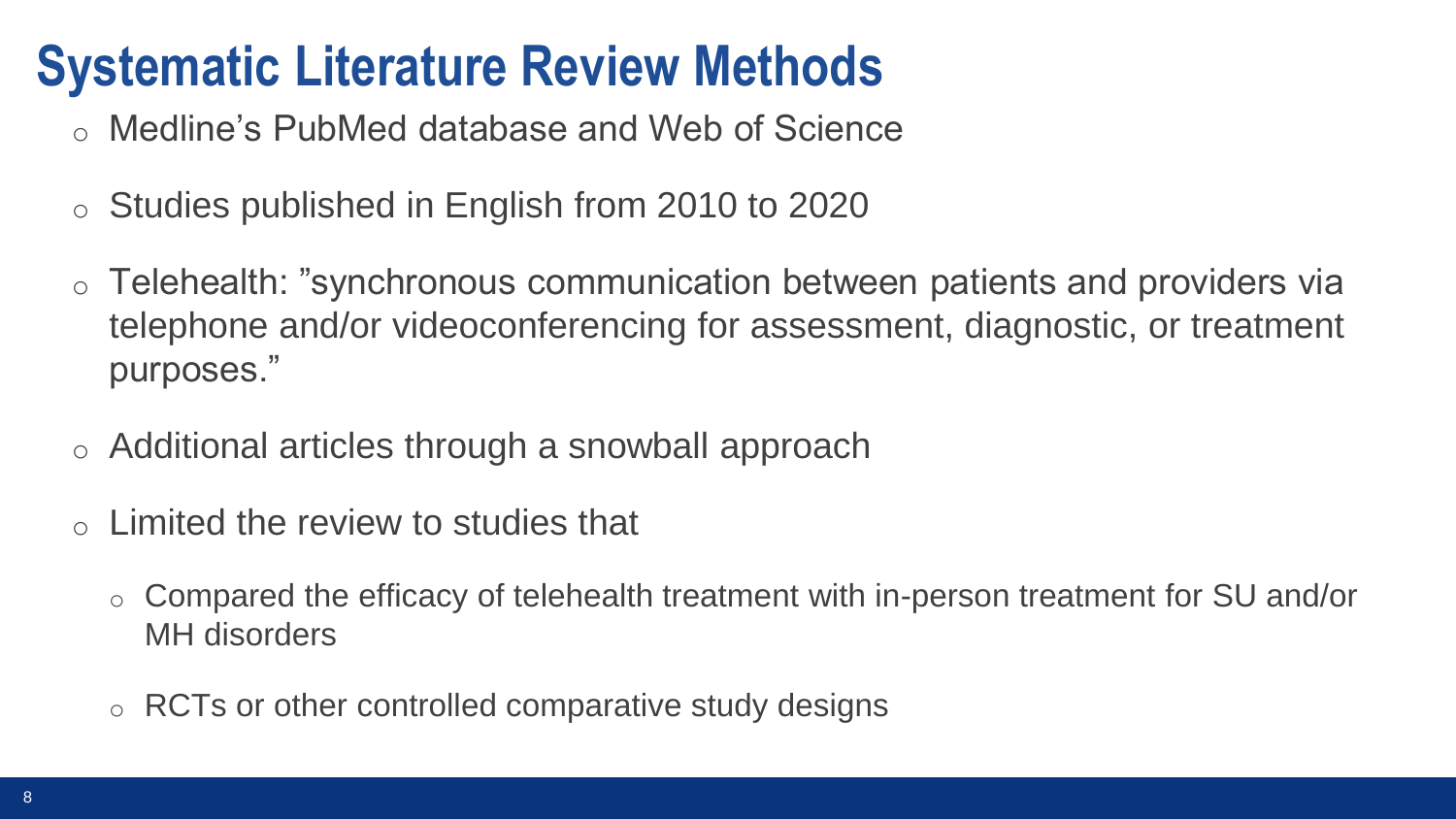## **Results of SUD and MH Literature Review**

**8** studies compared the efficacy of telehealth SUD treatment with in-person treatment



**3** studies were retrospective observational studies with a matched comparison group

**5** studies involved patients with OUD

**3** studies involved patients with problematic alcohol use

**6** systematic reviews and meta-analyses of MH treatment via telehealth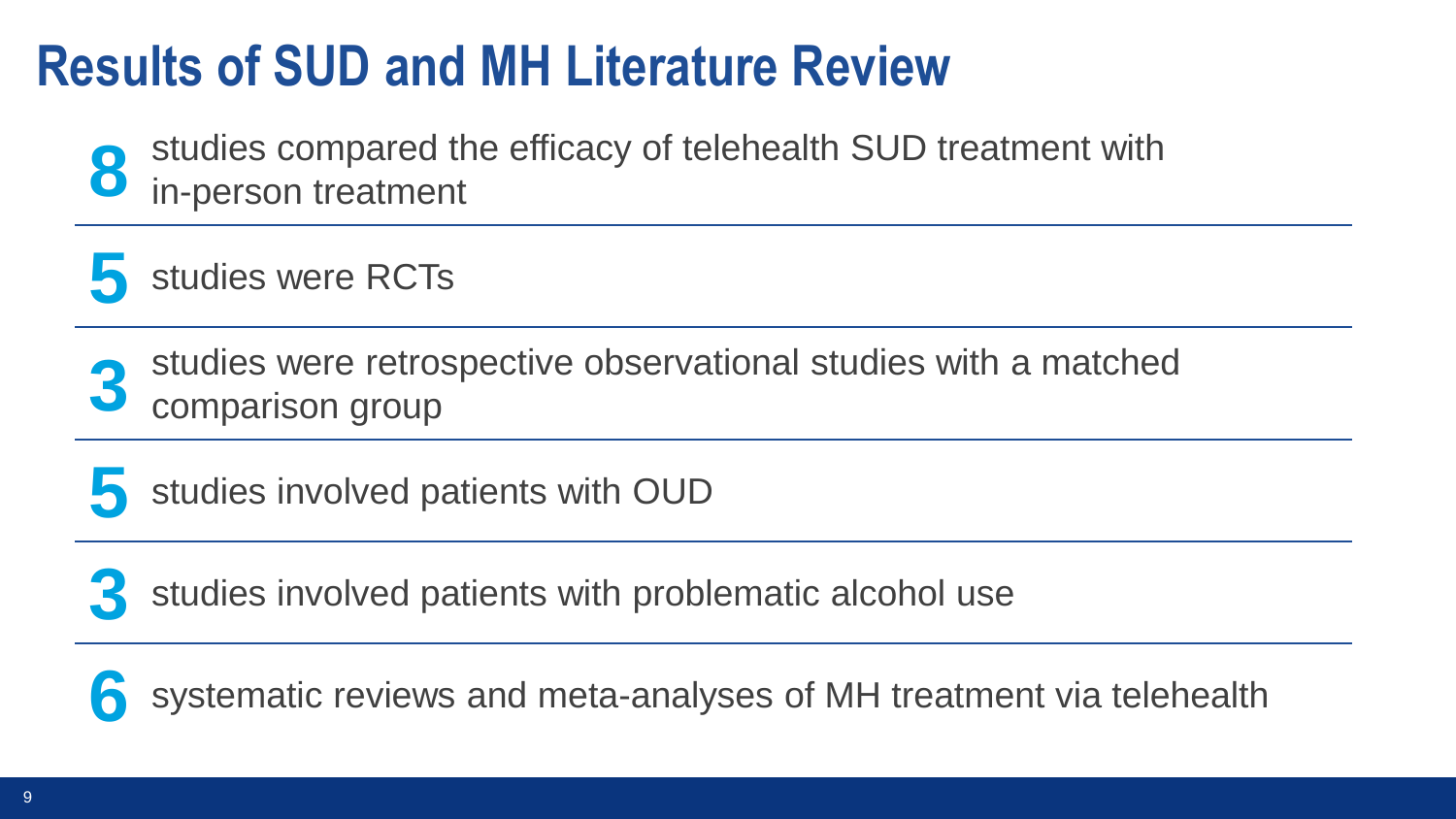#### **Results of the SUD Literature Review, Continued**

- o 7 of 8 studies: telehealth treatment as effective but not more effective than in-person treatment in terms of retention, therapeutic alliance, and substance use.
- o 1 Canadian study of methadone maintenance: improved retention.
- $\circ$  All studies but the Canadian study were relatively small and may have been under powered to detect a difference.
- o Mark TL, Treiman K, Padwa H, Henretty K, Tzeng J, Gilbert M. Addiction Treatment and Telehealth: Review of Efficacy and Provider Insights During the COVID-19 Pandemic. Psychiatr Serv. 2021.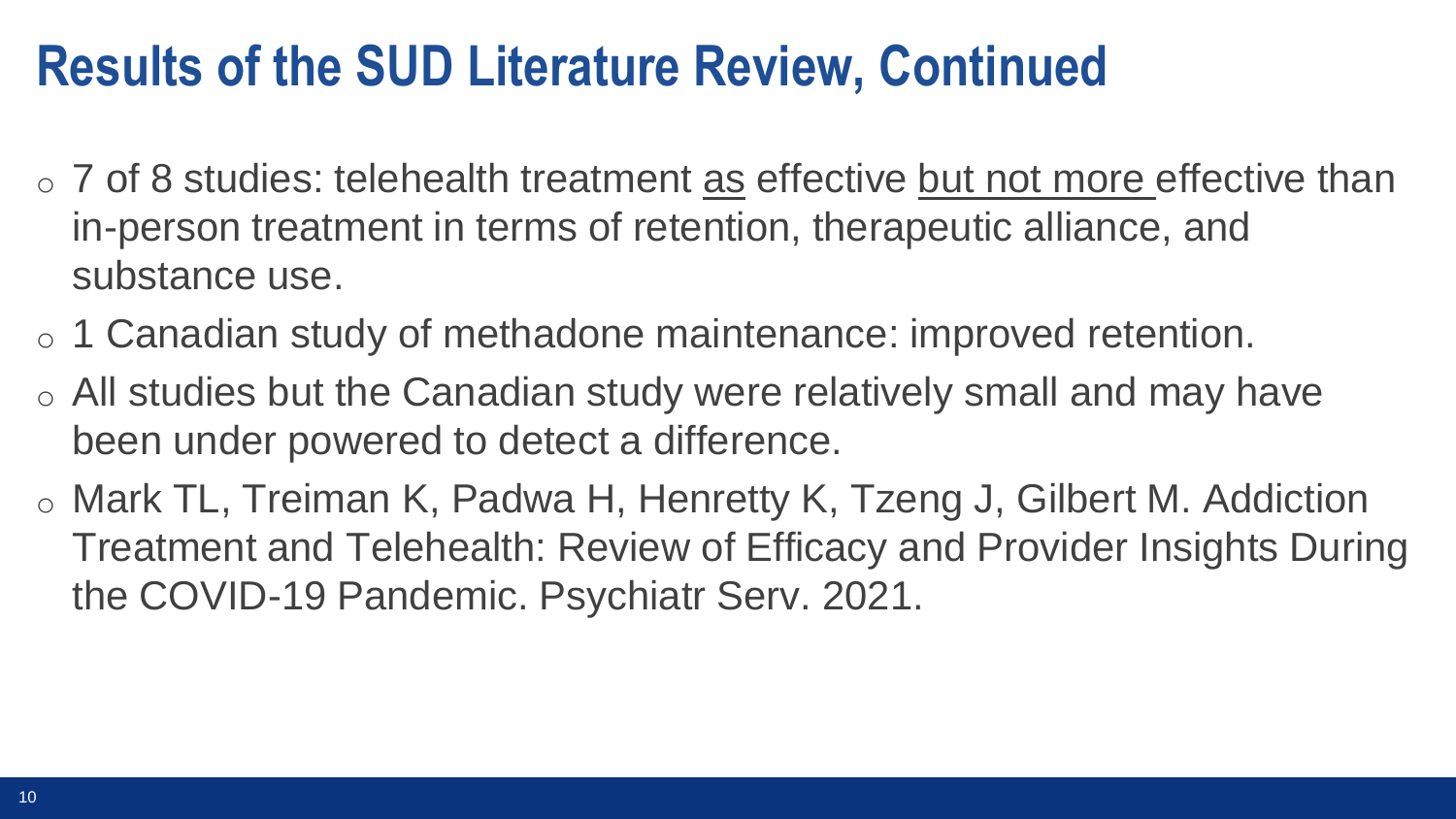## **Results of the MH Literature Review**

| <b>Citation</b>          | <b>Study Design</b>                 | <b>Study Population</b>                                                                          |
|--------------------------|-------------------------------------|--------------------------------------------------------------------------------------------------|
| <b>Backhaus et al.,</b>  | 47 studies; RCTs, uncontrolled      | Children, adolescents, and adults with                                                           |
| 2012                     | studies, nonrandomized controlled   | trauma, mood, panic, anxiety, eating,                                                            |
|                          | trials                              | and addiction disorders                                                                          |
| Berryhill et al.,        | 21 studies RCTs, quasi-             | Patients with anxiety, PTSD, panic                                                               |
| 2019                     | experimental, uncontrolled)         | disorder, social anxiety disorders,                                                              |
|                          |                                     | obsessive-compulsive disorder                                                                    |
| Berryhill et al.,        | 33 studies: 14 RCTs, 4 controlled   | Patients with depression                                                                         |
| 2019                     | nonRCT, 15 uncontrolled             |                                                                                                  |
| Castro et al., 2020      | 10 studies, RCTs                    | Adults with depression                                                                           |
| Guaiana et al.,<br>2020  | 14 studies, RCTs                    | Patients with depression                                                                         |
| Norwood. et al.,<br>2018 | 12 studies; RCTs and other studies. | Patients with PTSD, panic disorders,<br>anxiety, depression, mood disorders,<br>eating disorders |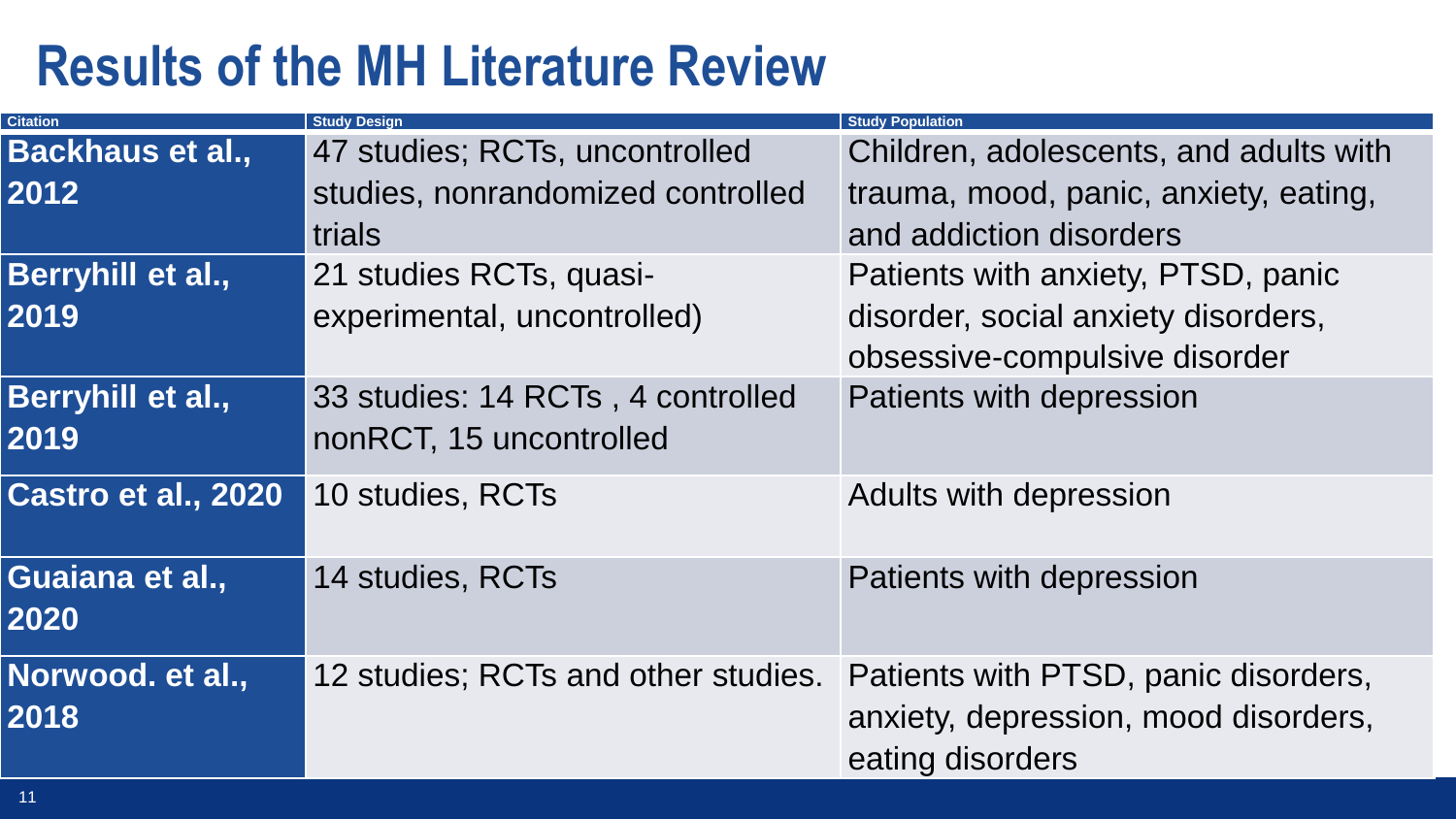## **Results of the MH Literature Review, continued**

**Backhaus et al., 2012** Telehealth associated with good user satisfaction

Telehealth ahs similar clinical outcomes to face-to-face psychotherapy

| Berryhill et al., 2019 | No differences between telehealth and in-person for panic frequency.                                                    |  |
|------------------------|-------------------------------------------------------------------------------------------------------------------------|--|
| Berryhill et al., 2019 | No differences between telehealth and in-person for depression<br>outcomes.                                             |  |
| Castro et al., 2020    | Nonsignificant effect size in favor of telehealth for depression                                                        |  |
| Guaiana et al., 2020   | No difference in patient satisfaction or greater satisfaction with<br>telehealth for depression                         |  |
|                        | Efficacy of treatment the same or better for telehealth for depression.                                                 |  |
| Norwood. et al., 2018  | Working alliance was inferior with telehealth compared with in-person<br>treatment; symptom reduction was not inferior. |  |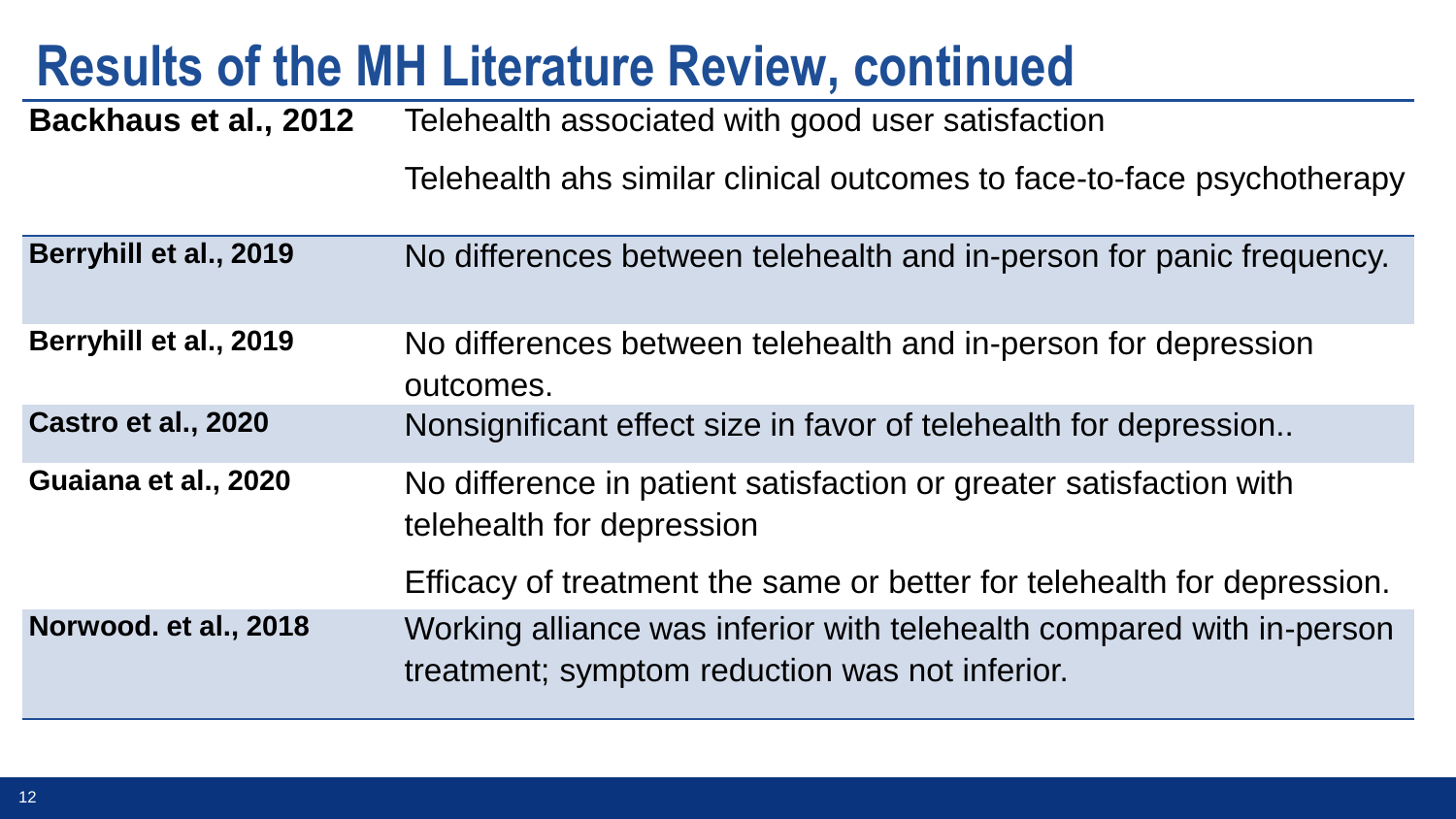# **Individual Counseling for SUD**

## ❑ 4 SUD studies

❑ 3 counseling individuals with problematic alcohol use a 1 counseling individuals with OUD

#### ❑ No differences in

- o Treatment adherence and retention
- o Substance use
- o Treatment satisfaction
- o Therapeutic alliance

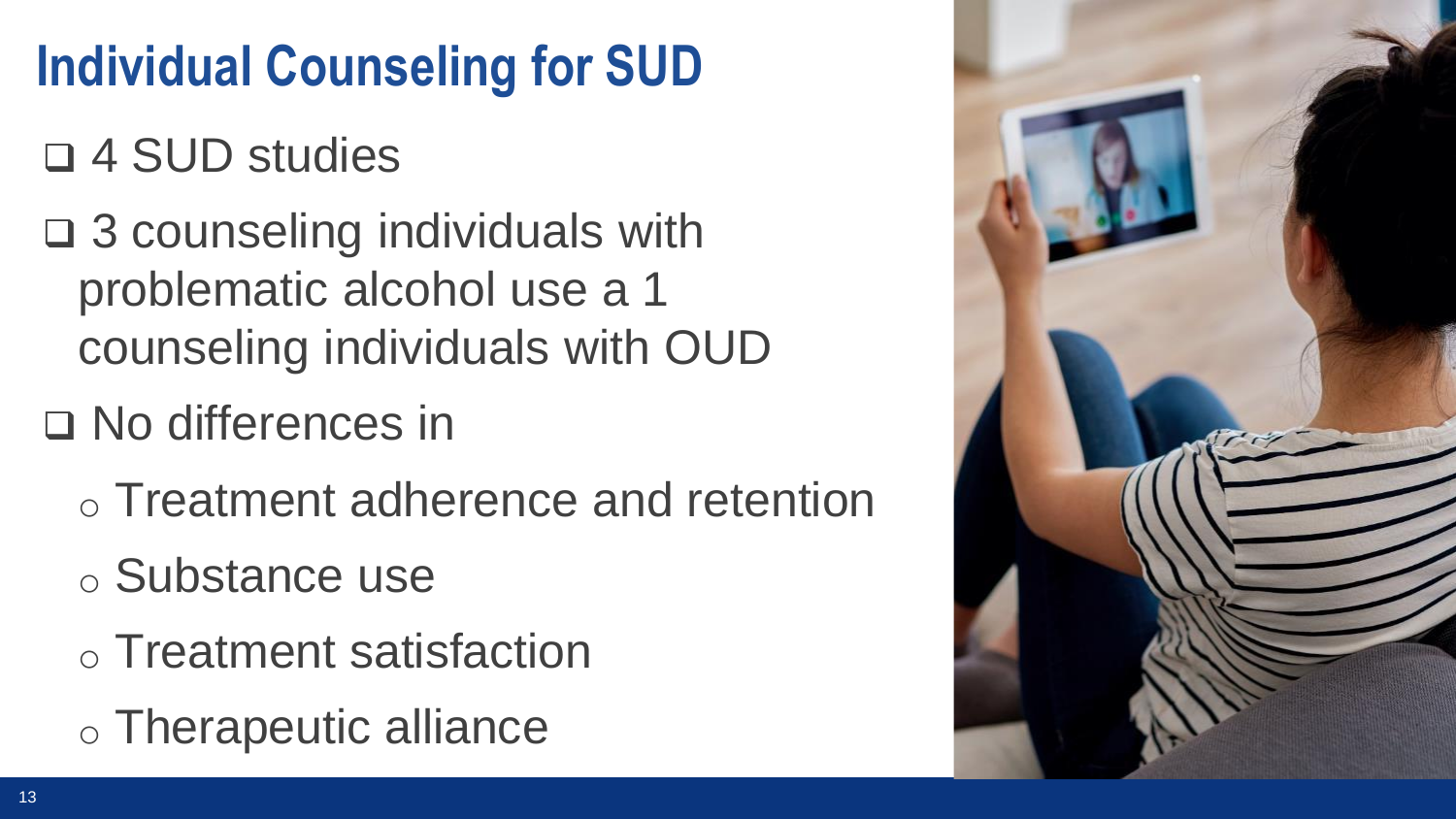# **Individual Counseling for Mental Health**

MH focused systematic reviews found no differences in or better results of telehealth for:

- o symptom resolution
- o prosocial behavior
- o functioning
- o patient satisfaction

Findings about therapeutic alliance were mixed with some reviews finding no difference, and some finding worse alliance.

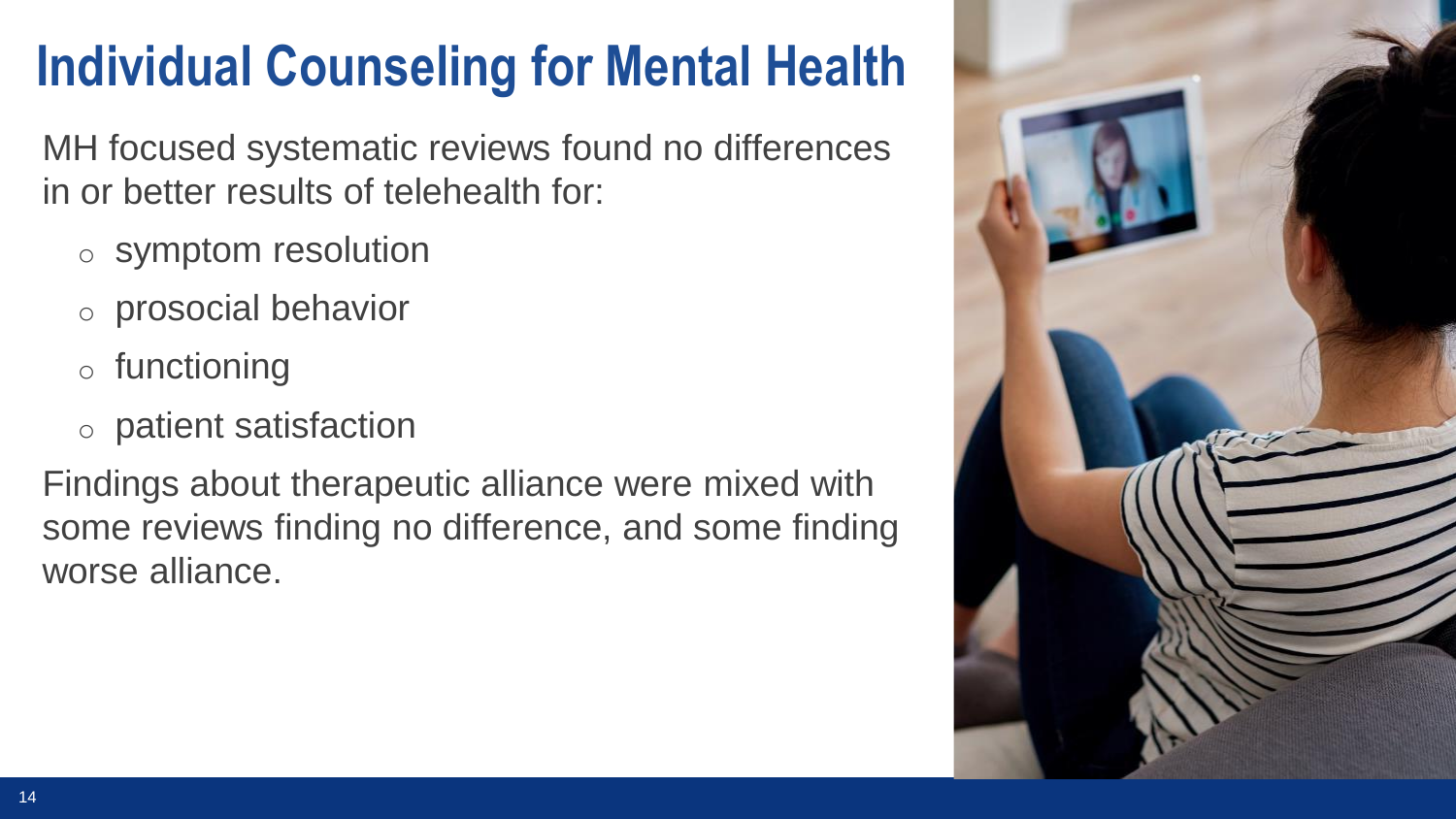

# **Group Counseling for SUD**

- o 1 study of SUD group counseling for individuals with partial response to methadone maintenance treatment.
- $\circ$  A higher proportion of individuals attended telehealth group than inperson counseling but difference not statistically significant (92% vs 76%).
- o No difference in positive-drug tests.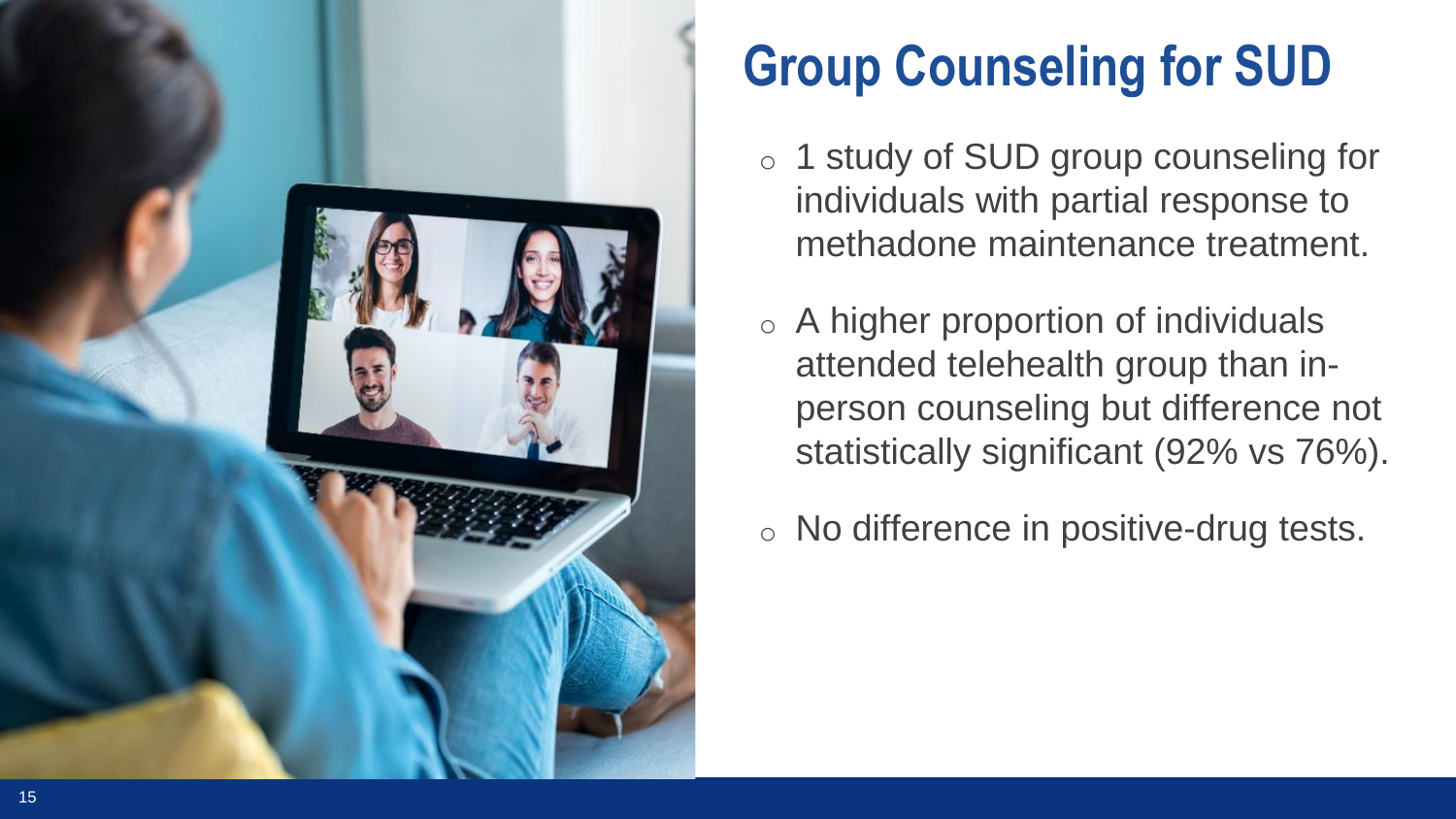

# **Group Counseling for MH**

- o Systematic reviews comparing telehealth and in -person group counseling for MH disorders did not focus on group counseling
- o 3 studies of veterans with PTSD and anger management problems found no significant differences in symptom reduction, retention in treatment, or satisfaction with treatment.
- $\circ$  1 study found that participants in the telehealth exhibited less alliance with the group leaders than participants in in -person.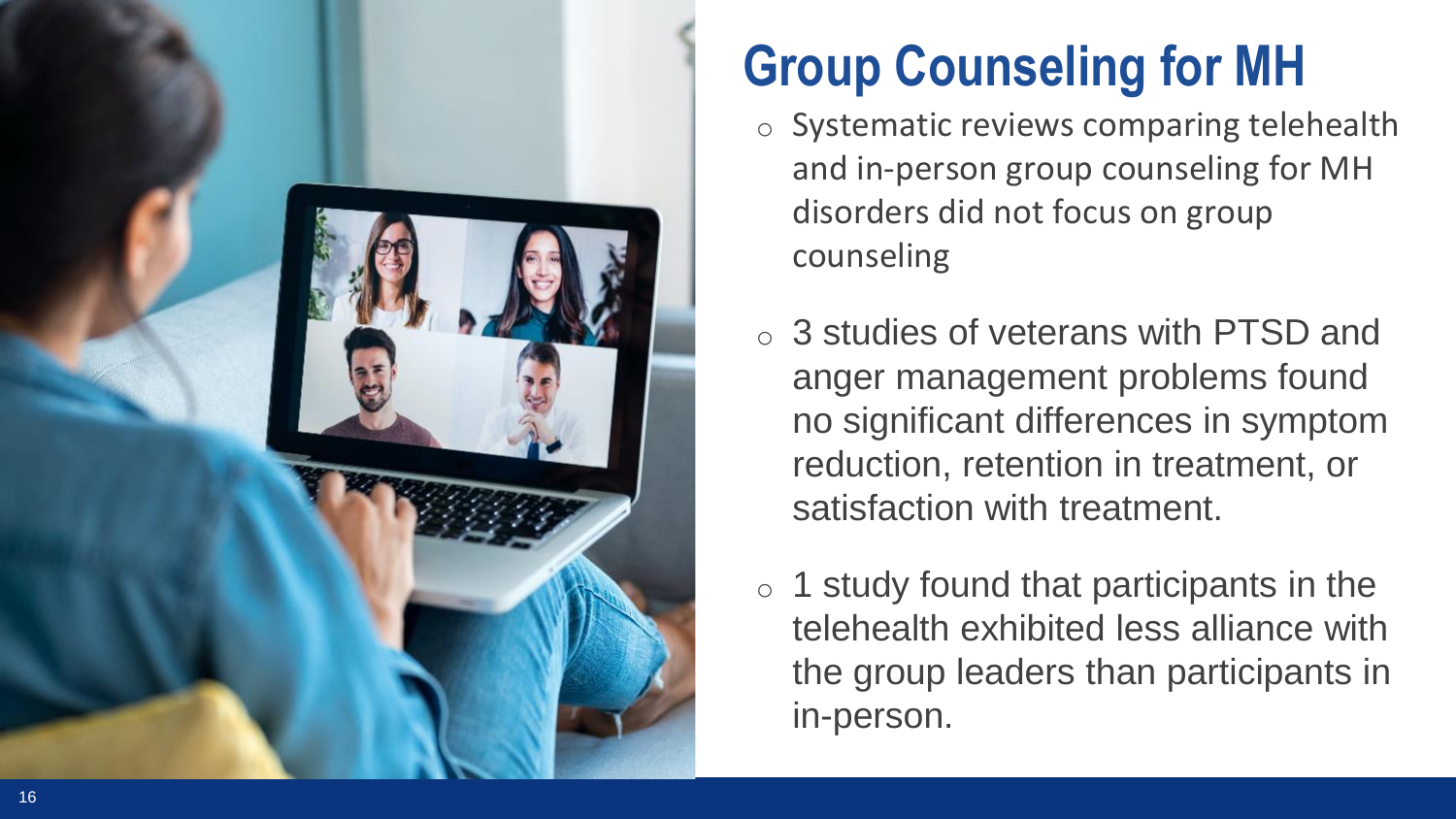## **Medication Management for SUD**

- o 3 observational studies found that telehealth can be used effectively for medication management for OUD.
- o In all studies, patients also received routine in-person care for drug testing and counseling and other general medical and mental health services when needed
- o 1 large Canadian RCT found that telehealth treatment is more effective than in-person treatment for methadone maintenance in terms of treatment retention.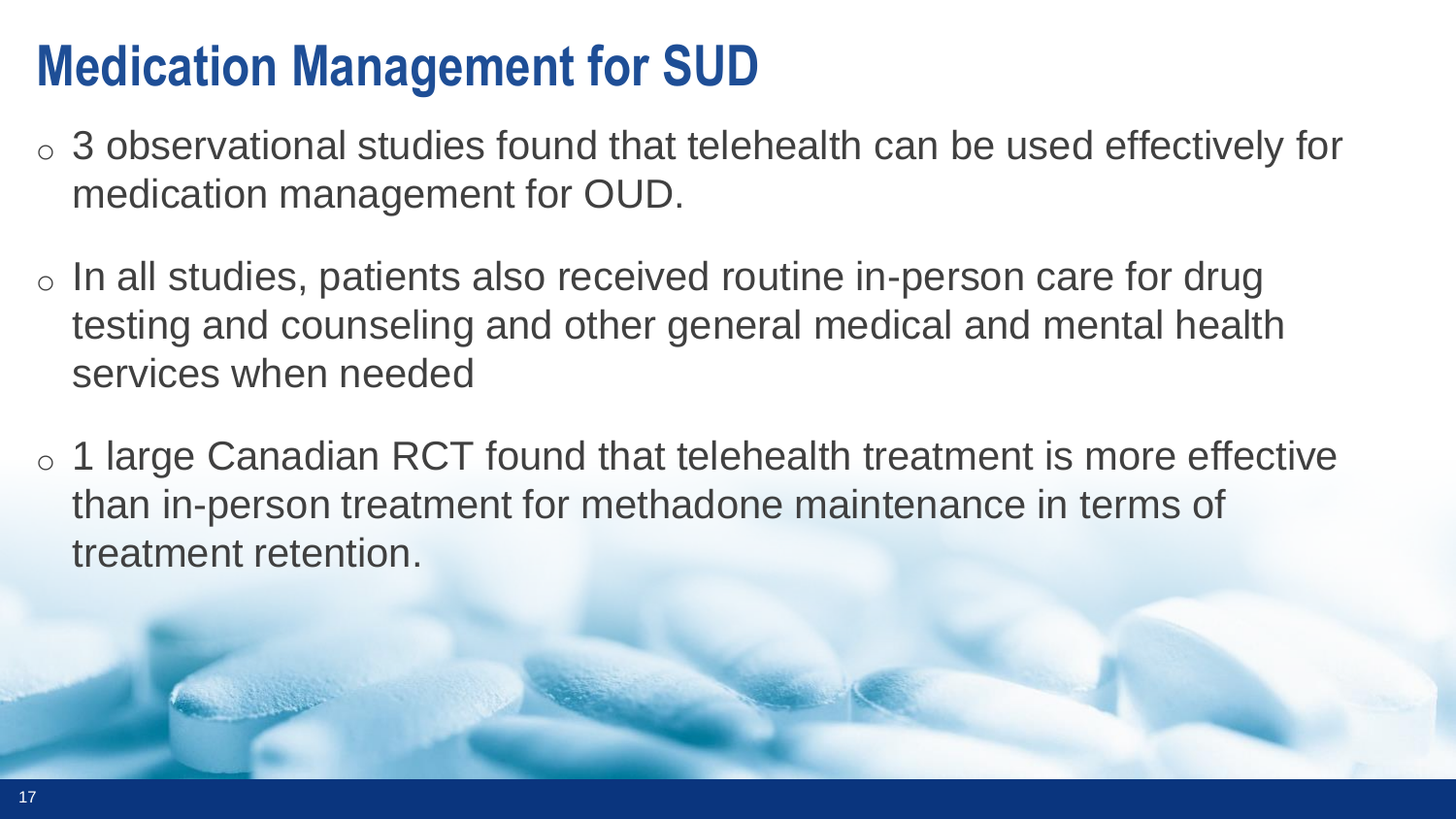### **Medication Management for Mental Health**

o Evidence from one retrospective cohort study and 6 RCTS demonstrated that telehealth treatment is equally or more effective compared with in-person treatment in terms of medication adherence.

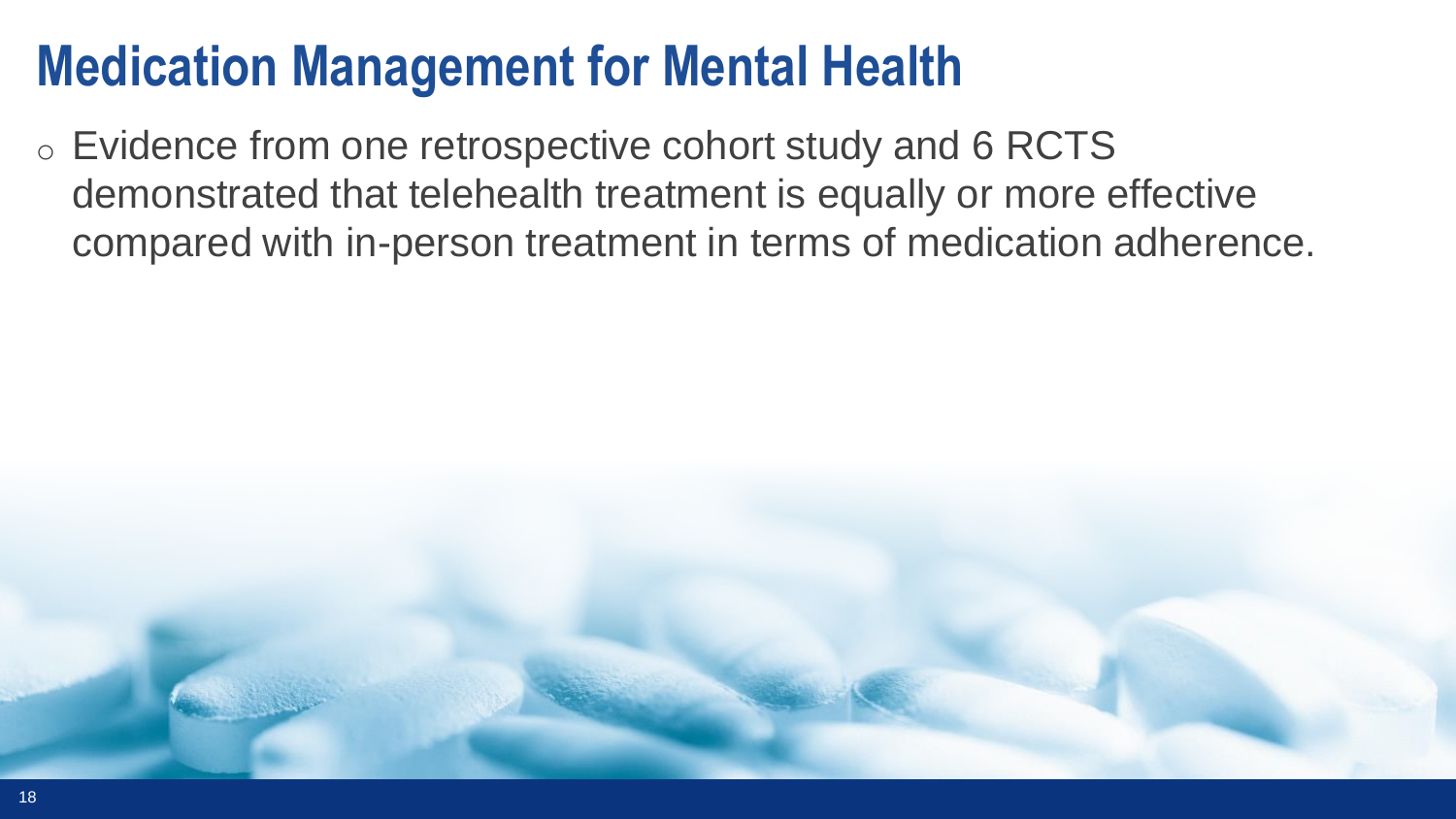#### **SUD Assessments**

o No studies of SUD assessments

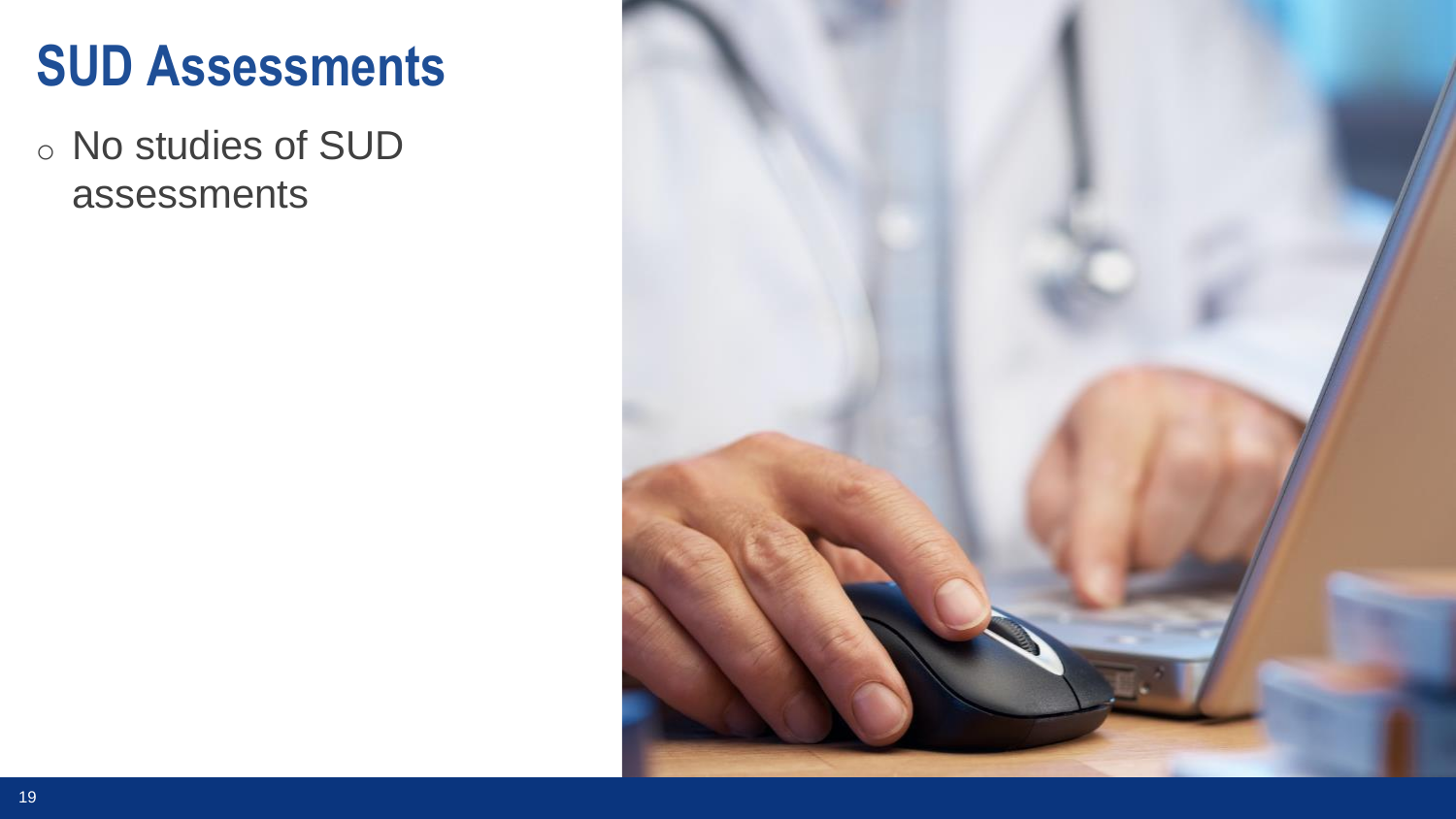### **MH Assessments**

o Review identified 11 RCTs that compared telehealth MH assessment with inperson assessment, all of which found no differences in the reliability or accuracy of assessments for MH disorders

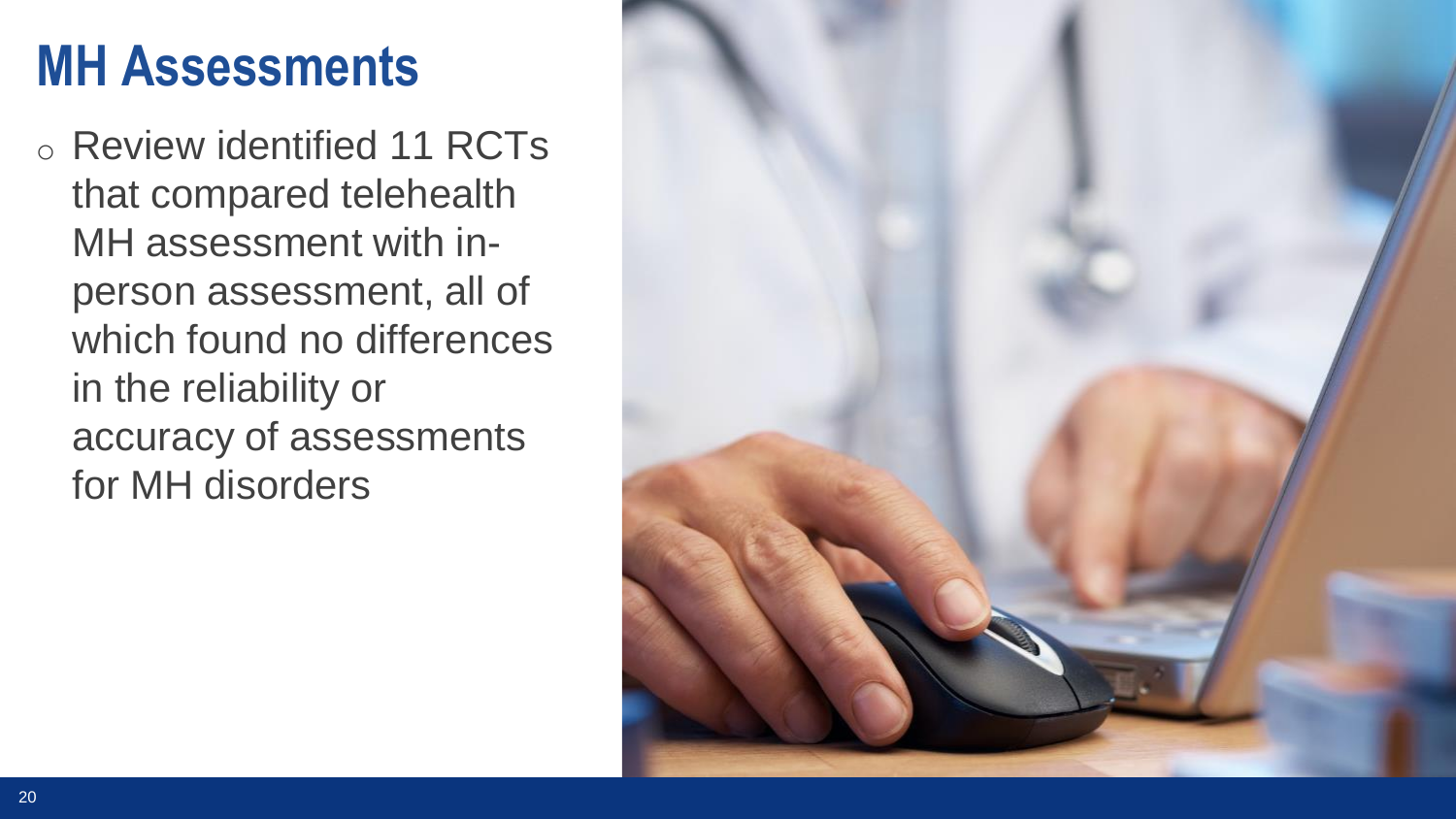#### **Questions/Comments**

- o Does this evidence surprise you? Is it consistent with your clinical experience?
- o What research would you like to see done on telehealth?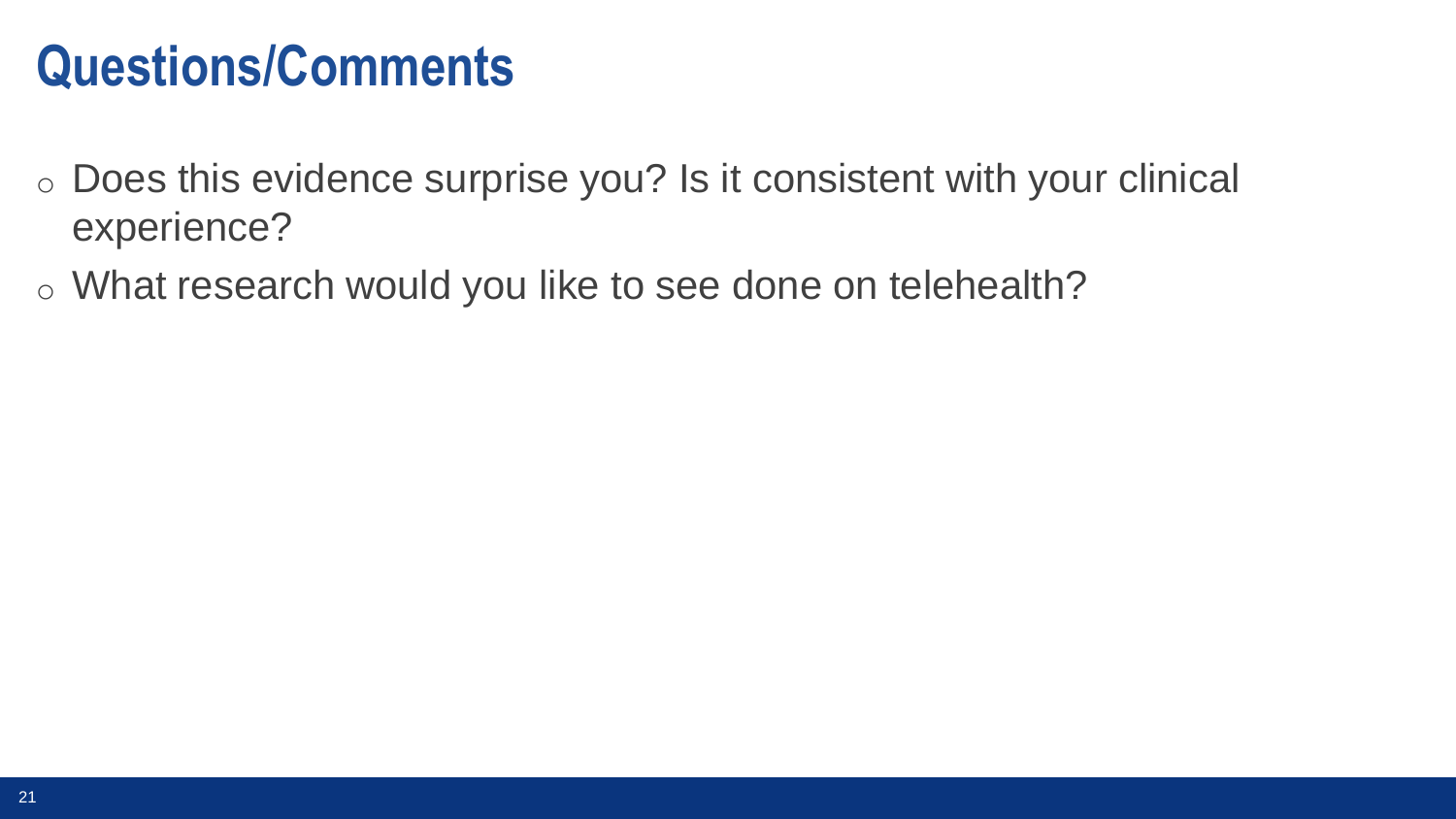## **Provider Survey Methods**

- o SUD treatment organizations in California
- o Treated patients that received Medicaid or other government-funded services.
- o Fielded the survey from September 1 to November 20, 2020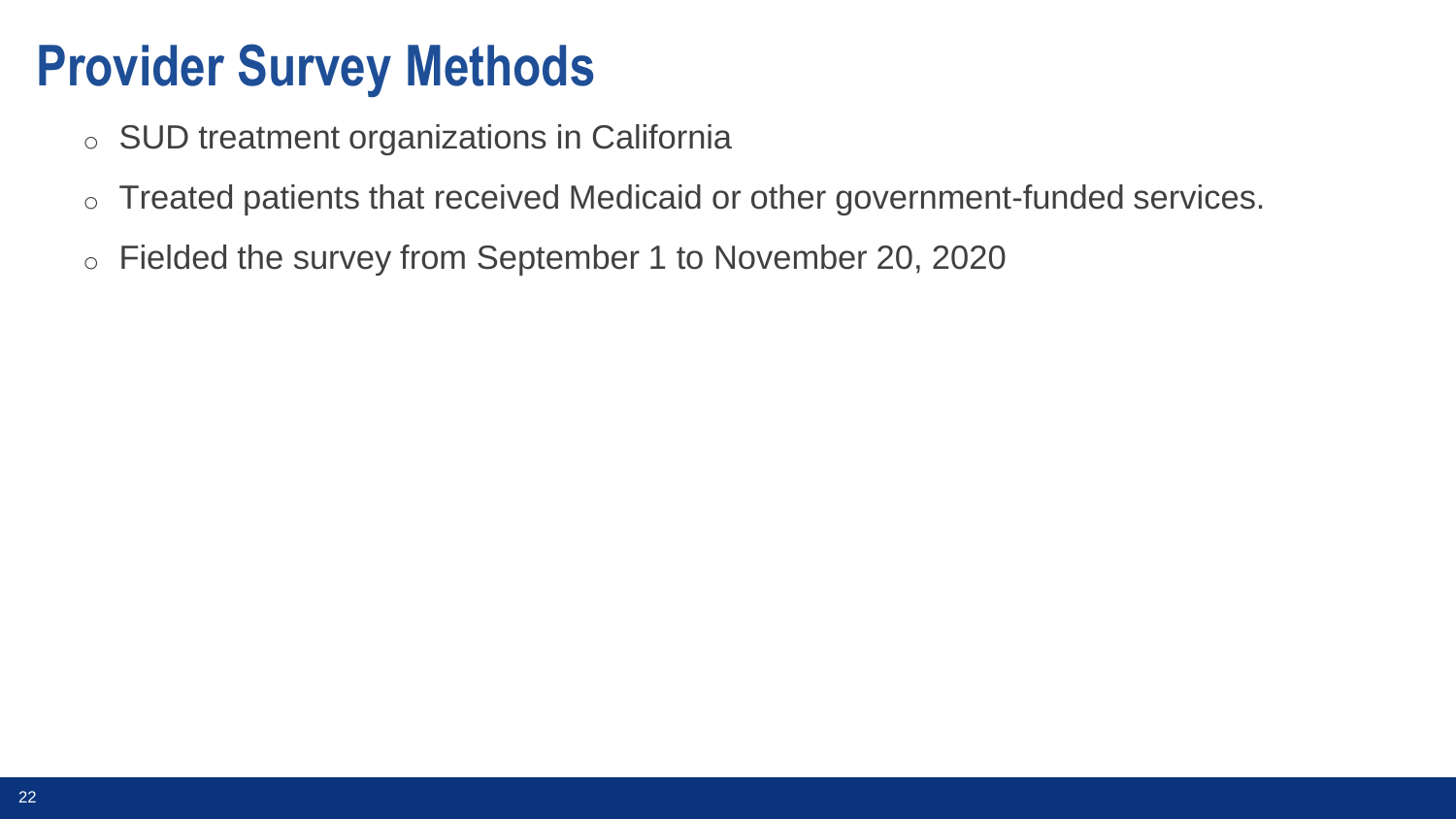## **How Effective Providers Think Telehealth-Delivered SUD Treatment is Relative to In-Person**

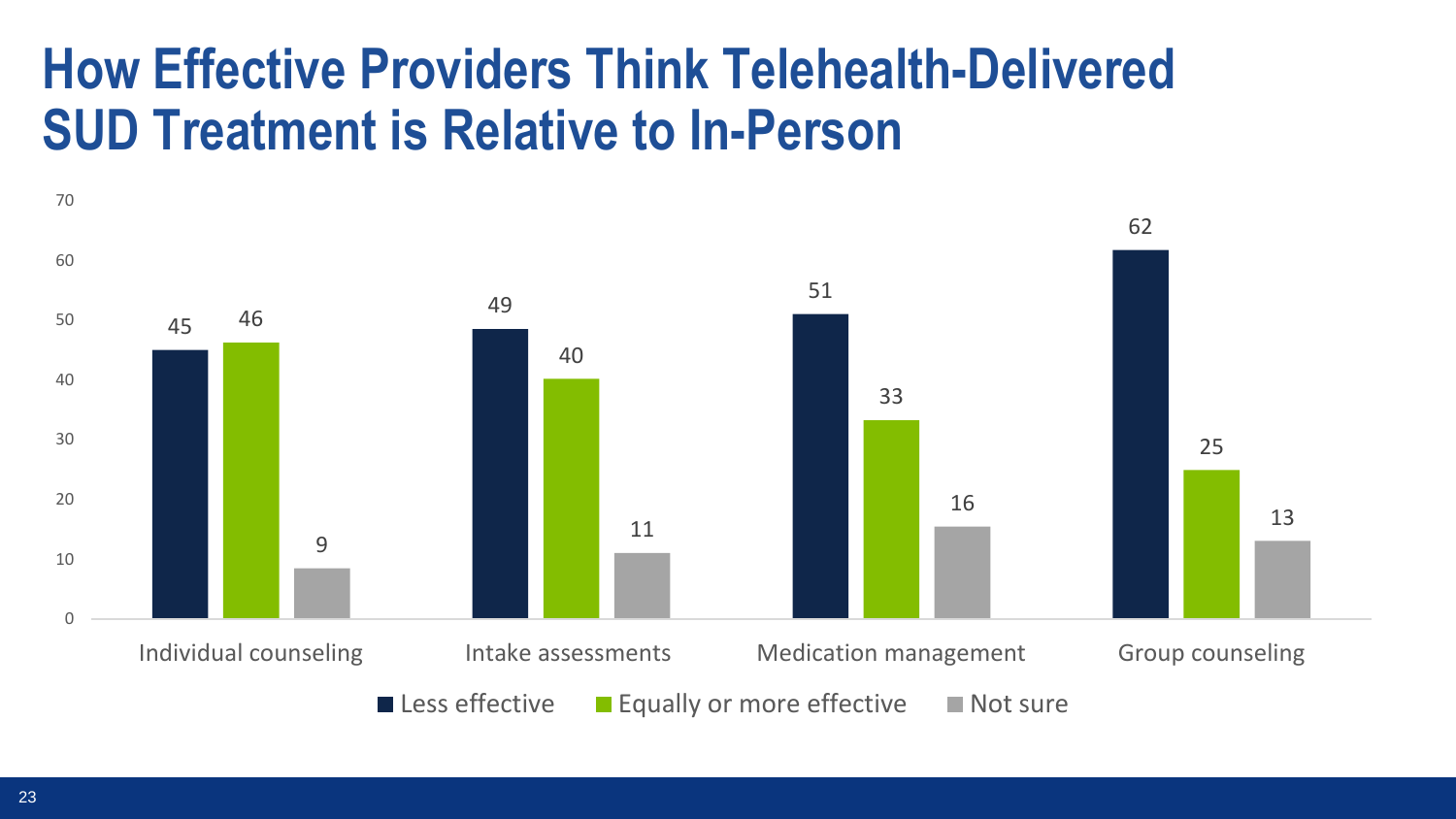## **Percent of Providers Who Would Like to Receive Training/Technical Assistance on Delivery of Services via Telemedicine for the Following Services**

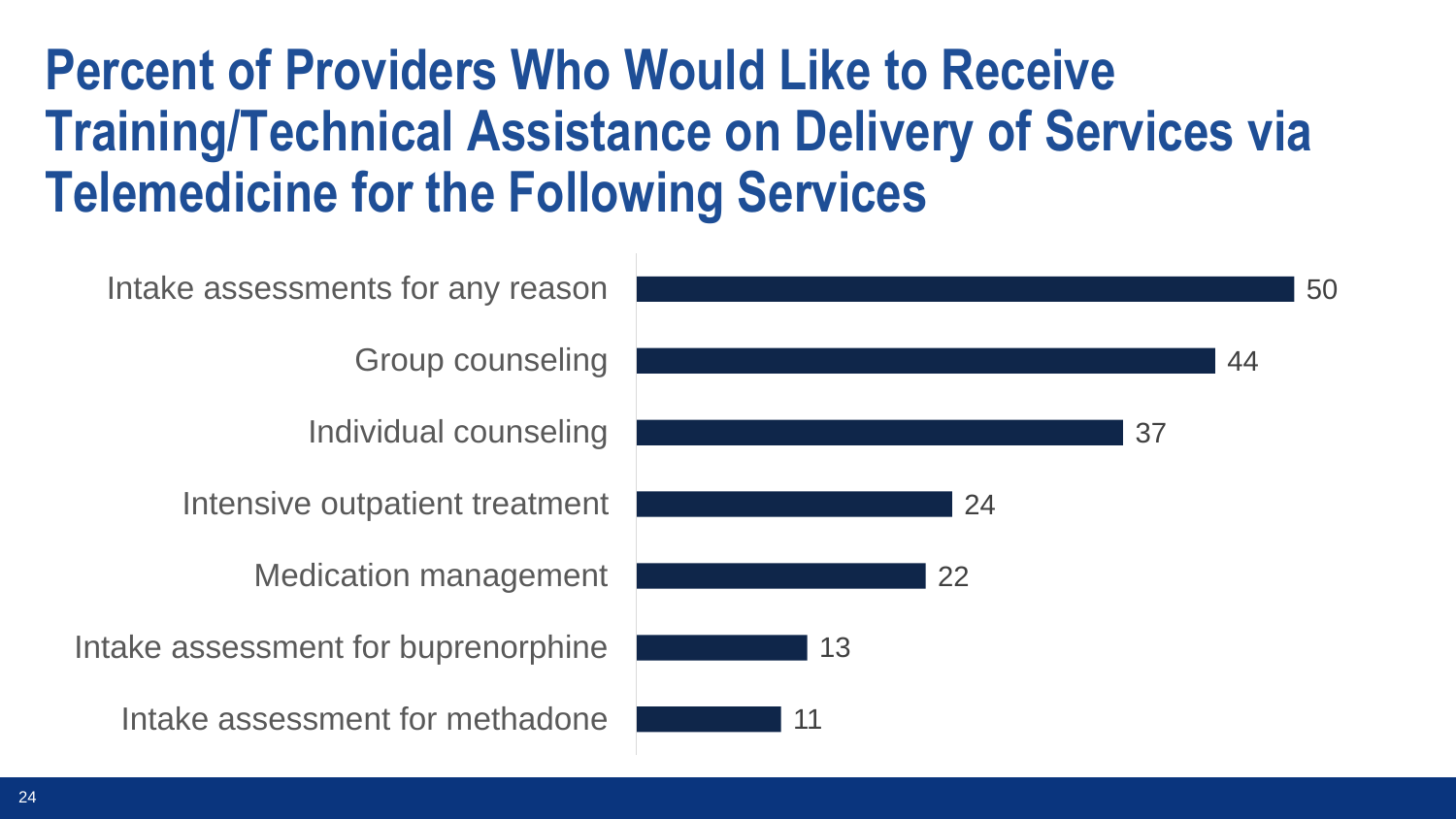#### **Questions**

- o Would you like to receive training and technical assistance regarding delivering telehealth for addiction or mental health services?
- o If so, for which types of services or focus areas?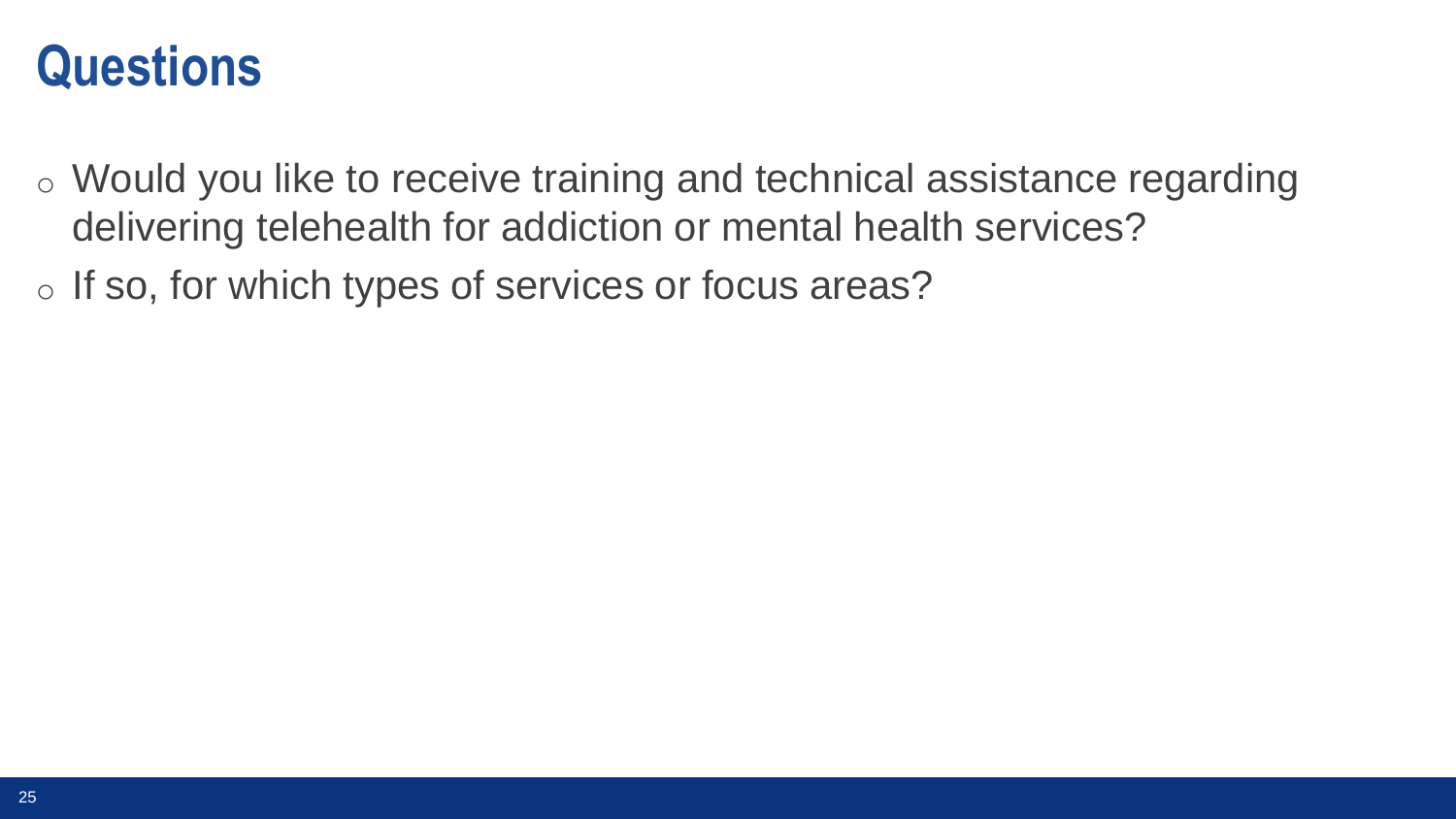#### **Provider Interviews**

"I would prefer in person treatment; however, we have found that having the option of using Zoom meetings is something that has helped many clients have access to care. They have struggled to be here for treatment services given transportation issues, or health issues, and with zoom, they can attend and participate. It has certainly helped many access services that otherwise they would not be able to use. I believe that having the option for both, would be ideal."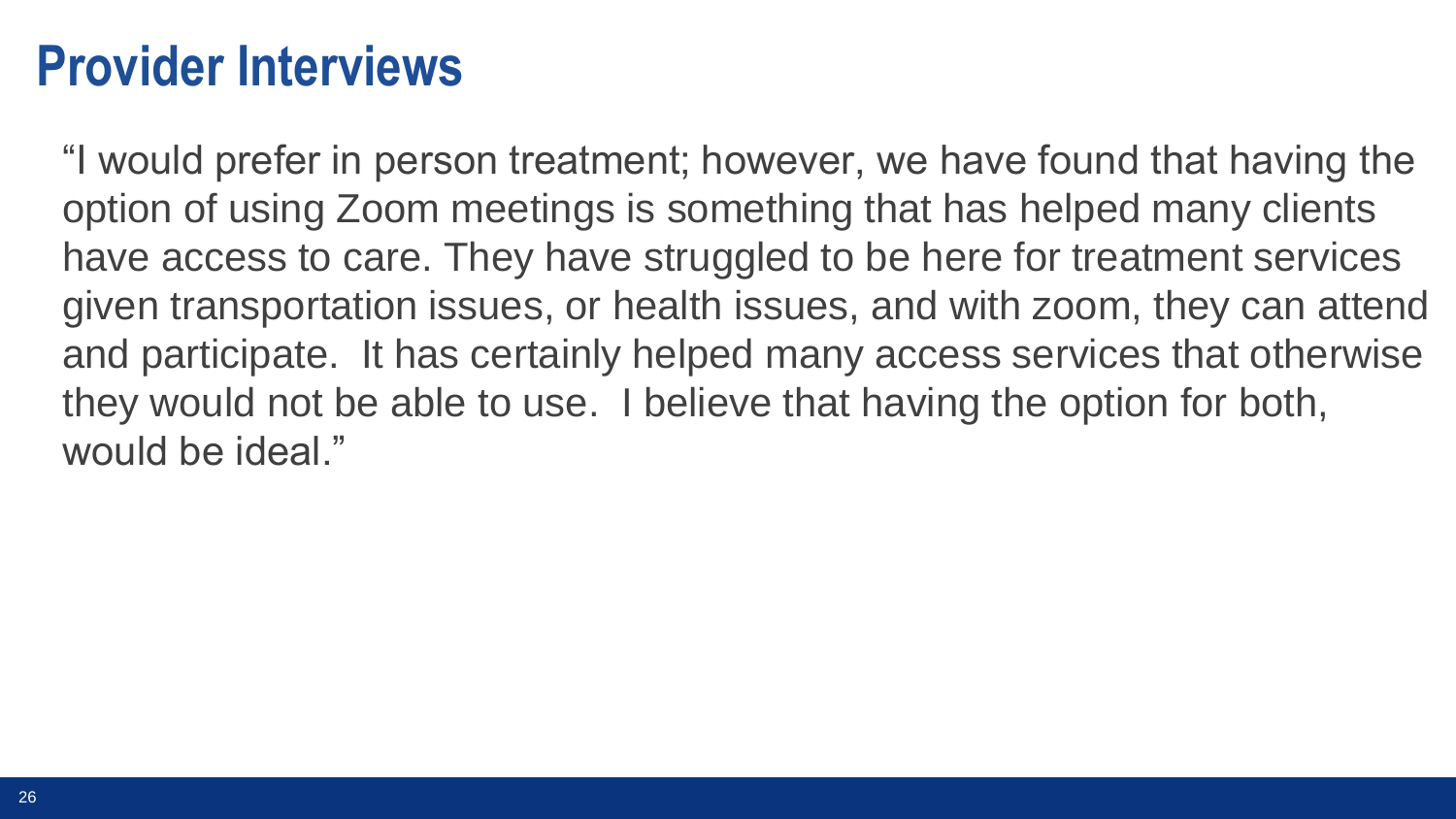

o How do you individualize telehealth to meet your patients needs?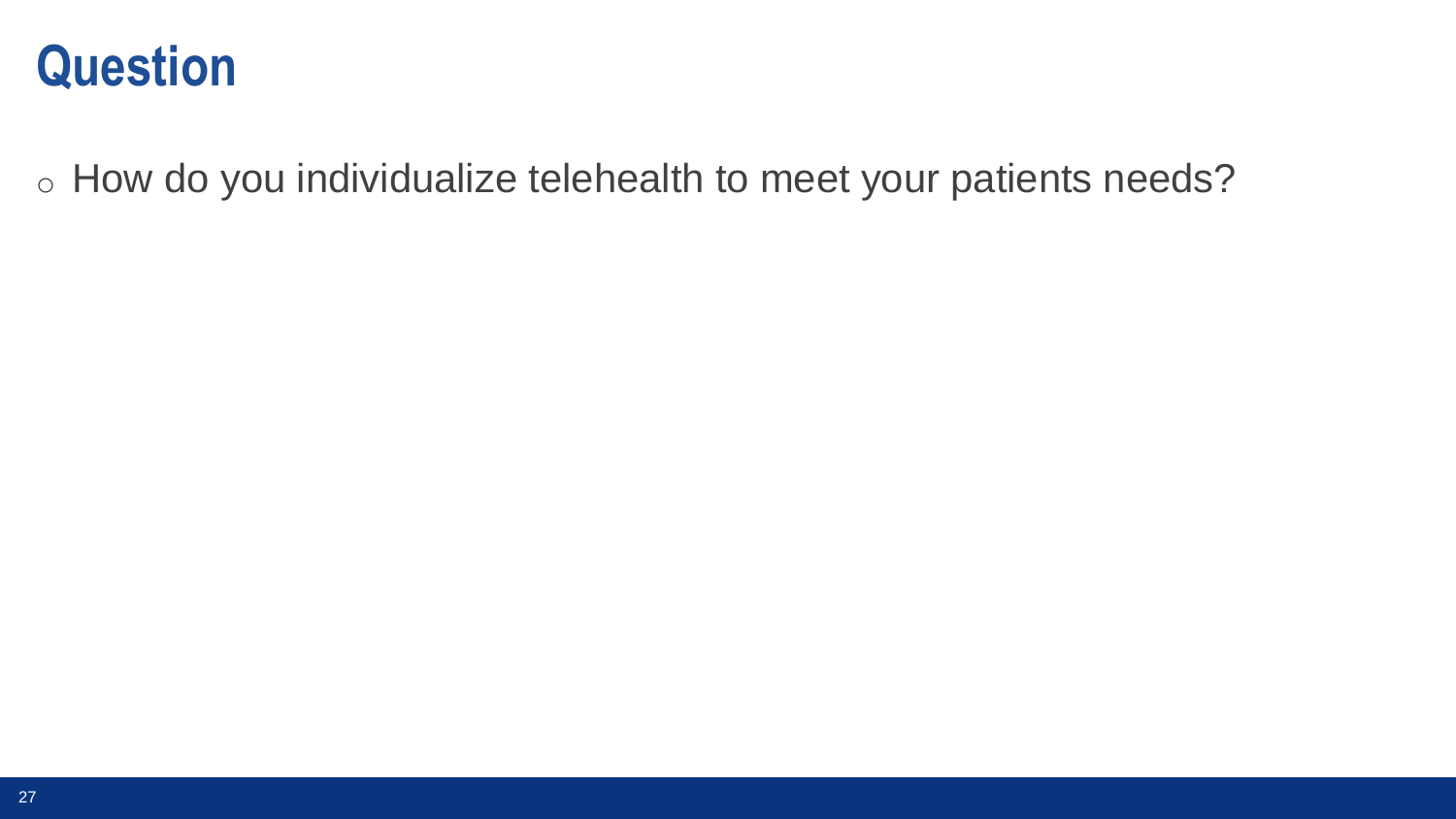#### **Conclusions**

- o Access to SUD/MH treatment has been an ongoing, major contributor to treatment failure.
- o Telehealth offers the potential to overcome that barrier and improve treatment retention.
- $\circ$  No evidence that telehealth is worse than in-person, particularly for 1:1 counseling and medication management.
- o Additional large studies are needed on telehealth's effect on access and efficacy, and for whom, particularly for SUD
- o Additional training and technical assistance to optimally use telehealth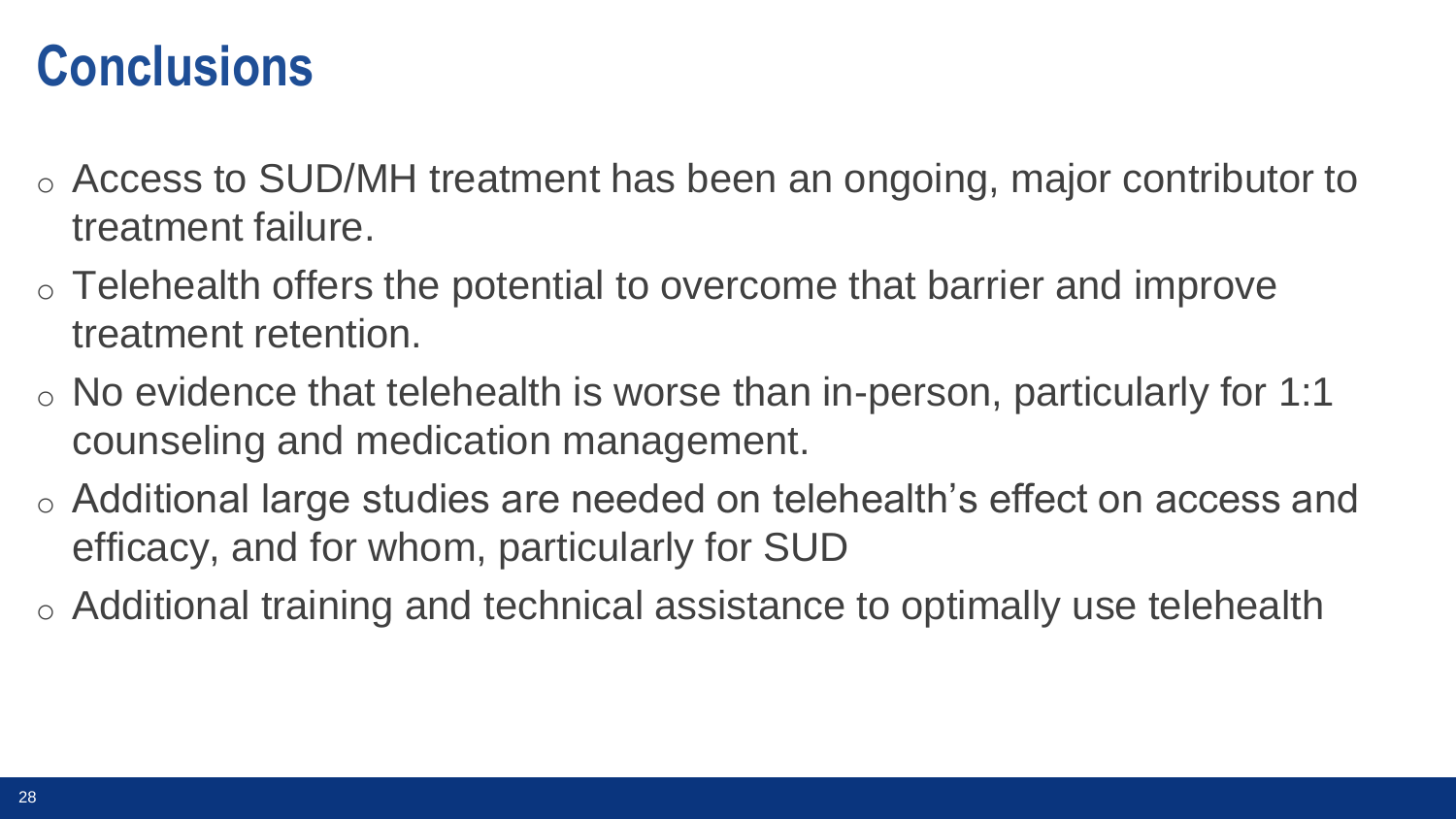#### **References**

- o Backhaus A, Agha Z, Maglione ML, Repp A, Ross B, Zuest D, Rice-Thorp NM, Lohr J, Thorp SR. Videoconferencing psychotherapy: a systematic review. Psychol Serv. 2012 May;9(2):111-131. doi: 10.1037/a0027924. PMID: 22662727
- o Mark TL, Treiman K, Padwa H, Henretty K, Tzeng J, Gilbert M. Addiction Treatment and Telehealth: Review of Efficacy and Provider Insights During the COVID-19 Pandemic. Psychiatr Serv. 2021 Oct 13:appips202100088. doi: 10.1176/appi.ps.202100088. Epub ahead of print. PMID: 34644125.
- o Norwood C, Moghaddam NG, Malins S, Sabin-Farrell R. Working alliance and outcome effectiveness in videoconferencing psychotherapy: A systematic review and noninferiority meta-analysis. Clin Psychol Psychother. 2018 Nov;25(6):797-808. doi: 10.1002/cpp.2315. Epub 2018 Jul 16. PMID: 30014606.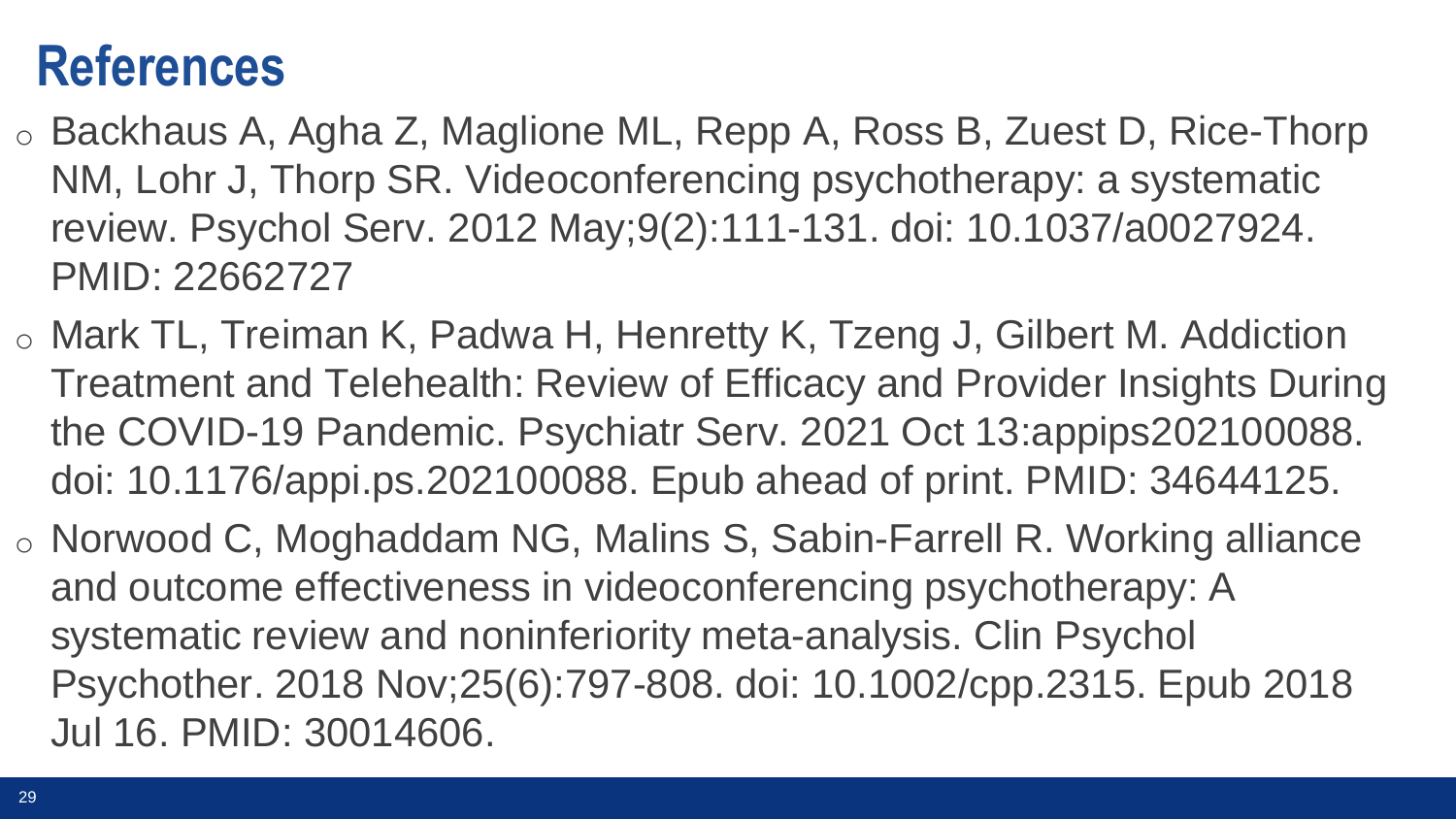#### **References continued**

- o Greene CJ, Morland LA, Macdonald A, et al: How does tele-mental health affect group therapy process? Secondary analysis of a noninferiority trial. Journal of Consulting & Clinical Psychology 2010; 78:746-750
- o Morland LA, Greene CJ, Rosen CS, et al: Telemedicine for anger management therapy in a rural population of combat veterans with posttraumatic stress disorder: a randomized noninferiority trial. J Clin Psychiatry 2010; 71:855-863
- o Morland LA, Mackintosh MA, Greene CJ, et al: Cognitive processing therapy for posttraumatic stress disorder delivered to rural veterans via telemental health: a randomized noninferiority clinical trial. J Clin Psychiatry 2014; 75:470-476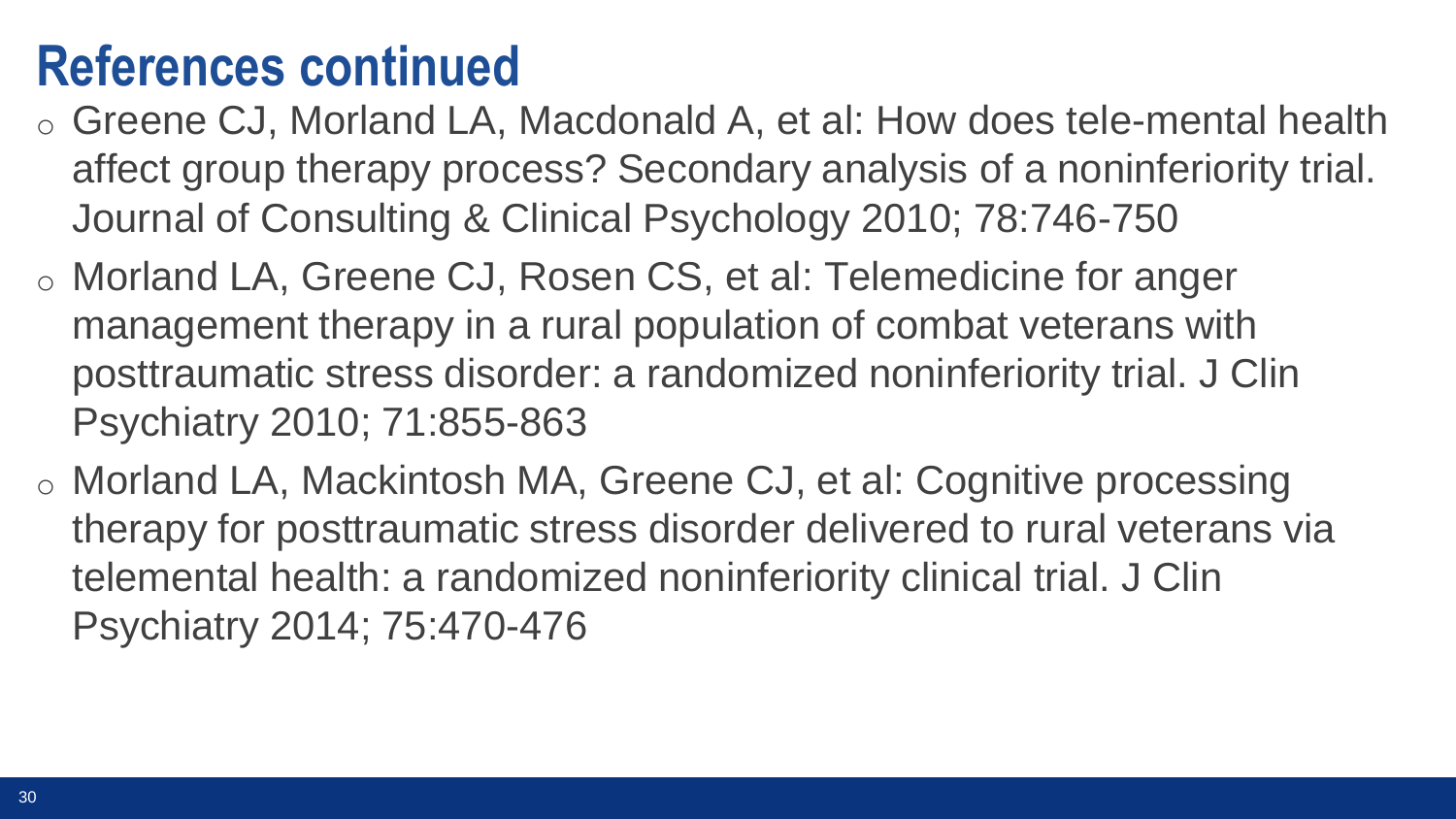#### **References continued**

- o Hubley S, Lynch SB, Schneck C, et al: Review of key telepsychiatry outcomes. World J Psychiatry 2016; 6:269-282
- o Farabee D, Calhoun S, Veliz R: An experimental comparison of telepsychiatry and conventional psychiatry for parolees. Psychiatr Serv 2016; 67:562-565
- o Fortney JC, Pyne JM, Mouden SB, et al: Practice-based versus telemedicine-based collaborative care for depression in rural federally qualified health centers: a pragmatic randomized comparative effectiveness trial. Am J Psychiatry 2013; 170:414-425
- o Barrett M, Ward S, Colvard M: Pharmacist-led telemental health transitions of care clinic improves antidepressant medication continuity posthospitalization. Ment Health Clin 2020; 10:381-384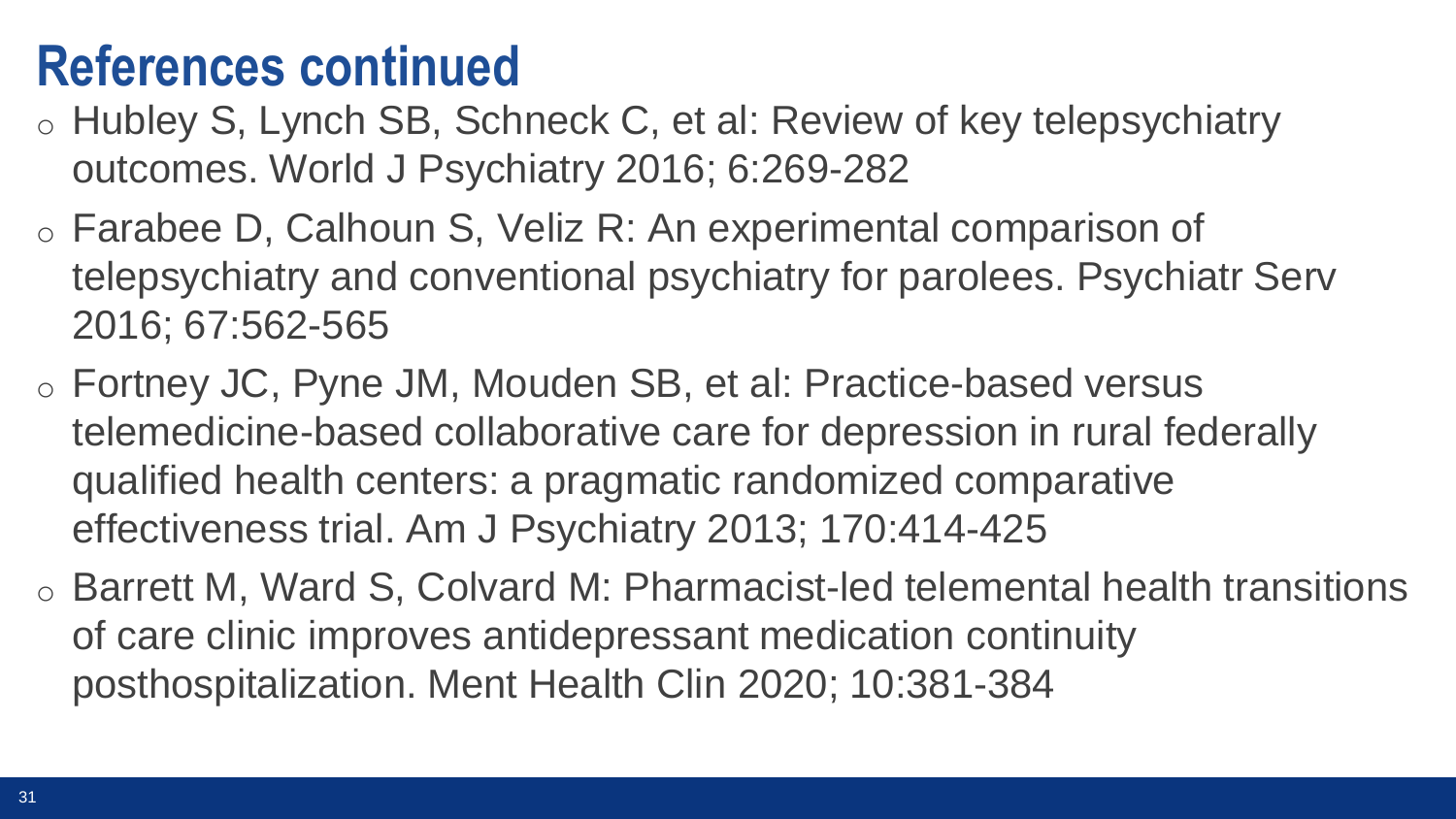## **References continued**

- o Beebe LH, Smith K, Phillips C: Effect of a telephone intervention upon selfreported medication adherence and self-efficacy in outpatients with schizophrenia spectrum disorders (SSDs). Issues Ment Health Nurs 2016; 37:708-714
- o Montes JM, Maurino J, Diez T, et al: Telephone-based nursing strategy to improve adherence to antipsychotic treatment in schizophrenia: a controlled trial. Int J Psychiatry Clin Pract 2010; 14:274-281
- o Rickles NM, Svarstad BL, Statz-Paynter JL, et al: Pharmacist telemonitoring of antidepressant use: effects on pharmacist-patient collaboration. J Am Pharm Assoc (2003) 2005; 45:344-353
- o Schulze LN, Stentzel U, Leipert J, et al: Improving medication adherence with telemedicine for adults with severe mental illness. Psychiatr Serv 2019; 70:225-228